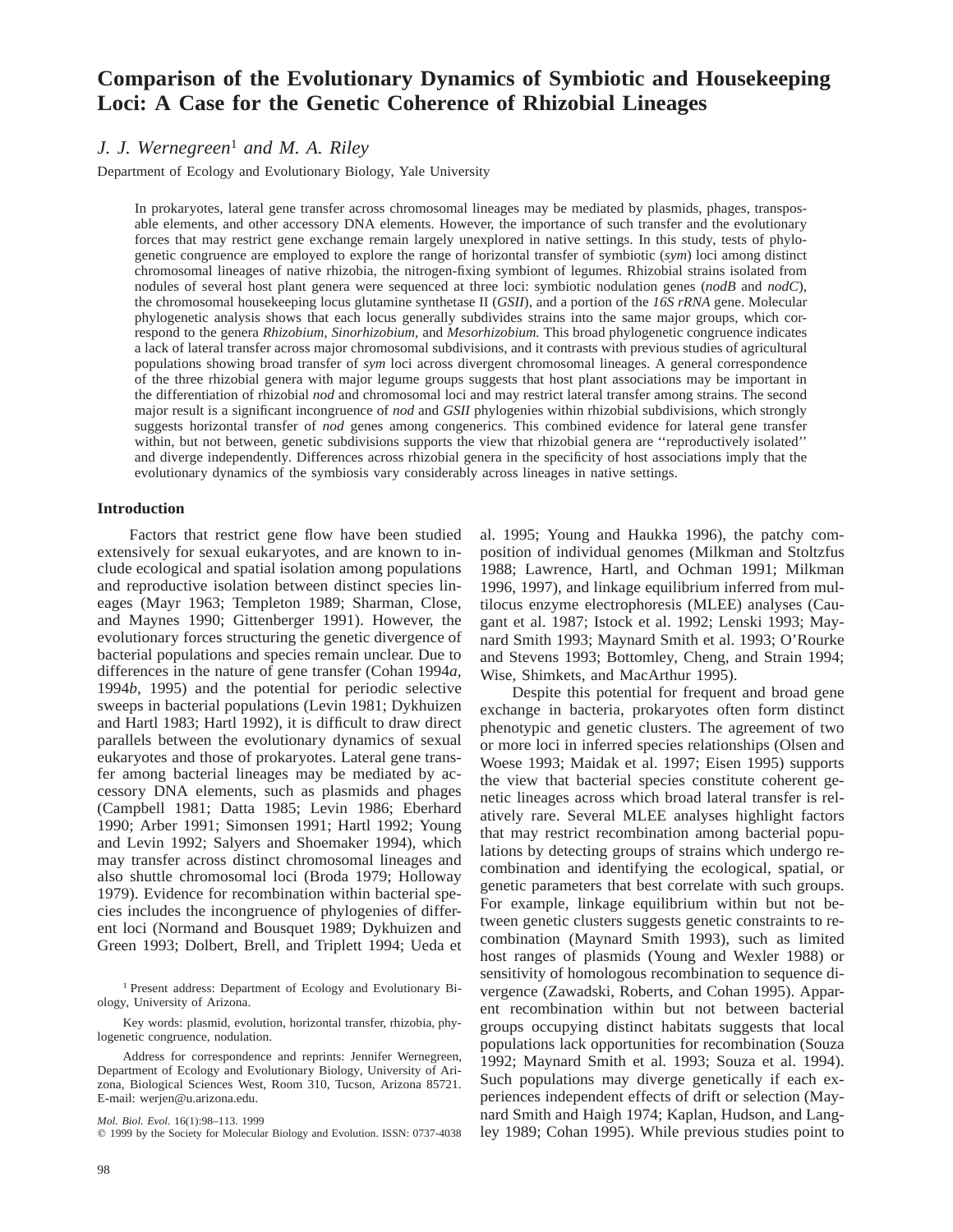factors that may constrain gene flow in bacteria, further studies of native strains are necessary to explore the relative importance of genetic, ecological, and spatial barriers to recombination.

The mapping of ecological factors onto genetic data has been limited for bacteria due to the inability to identify and sample from distinct ecological niches of microbes. Bacterial symbionts associated with specific hosts provide model systems in which one may identify and sample from potentially distinct niches: different host taxa. The nitrogen-fixing symbionts of legumes, the Rhizobiaceae (or rhizobia), are an ideal group in which to explore the importance of spatial, ecological, and genetic barriers to lateral gene transfer across bacterial lineages. The family consists of three main branches of symbionts within the alpha subdivision of the proteobacteria, including the slow-growing genus *Bradyrhizobium,* the stem-nodulating *Azorhizobium,* and the ''fast-growing'' rhizobia, which include *Rhizobium, Sinorhizobium,* and *Mesorhizobium* (but see Terefeword et al. 1998 for evidence that *Rhizobium galegae* constitutes a distinct genus). Polyphasic taxonomy and sequence variation at ribosomal RNA genes clearly distinguishes major groups and sets *Mesorhizobium* apart from the other fast-growing genera (Young and Haukka 1996). However, establishing species relationships will require additional data and/or taxa, as current species phylogenies differ and depend on the data set and model of phylogenetic reconstruction (Martinez-Romero 1994; Martinez-Romero and Caballero-Mellado 1996; Young 1996; Young and Haukka 1996; Terefeword et al. 1998).

Extensive biochemical and molecular characterization of the legume–rhizobia interaction in agricultural strains has provided a framework for predictions about the dynamics of the symbiosis in native populations. An effective symbiosis requires several bacterial symbiotic (*sym*) loci, including nitrogen-fixation (*nif*) loci and nodulation (*nod*) genes that encode Nod factors which trigger nodule formation (reviewed in Long 1989; Martinez, Romero, and Palacios 1990; Relic et al. 1994). The common *nod* genes, *nodA, nodB,* and *nodC,* occur in all symbiotic rhizobia, encode the backbone of the Nod factor, and are often clustered with several additional, hostspecific *nod* genes. Studies of the genera *Rhizobium* and *Sinorhizobium* indicate that *nod* genes may be the primary determinants of host-specificity in the field (Brewin, Wood, and Young 1983; Schofield et al. 1987; Spaink et al. 1987; Young and Wexler 1988; Martinez, Romero, and Palacios 1990; Laguerre et al. 1992; Relic et al. 1994; Laguerre et al. 1996). The ability of these *sym* loci to transfer across divergent chromosomal lineages has been shown in the lab (Spaink et al. 1987; Martinez, Romero, and Palacios 1990; Relic et al. 1994) and in agricultural populations (Young and Wexler 1988; Laguerre et al. 1992; Sullivan et al. 1995; Laguerre et al. 1996). Such transfer may be facilitated by the clustering of *nod* and *nif* genes on transmissible plasmids in *Rhizobium* and *Sinorhizobium* species (Martinez, Romero, and Palacios 1990) or on transposon-like elements in *Mesorhizobium loti* (Sullivan et al. 1995; Sullivan and Ronson 1998). The loss and reacquisition

of *sym* plasmids may occur frequently in the field. In *Rhizobium leguminosarum,* for instance, the *sym* plasmid is not essential for the survival of nonsymbiotic strains in the soil, where it is lost at high frequencies (Laguerre, Bardin, and Amarger 1993). *Sym* gene transfer is also supported by discordance between the genealogies of *nod* and *16S rRNA* loci, which points to broad lateral transfer during the diversification of the family (Young and Johnston 1989; Dolbert, Brell, and Triplett 1994; Ueda et al. 1995; Young 1996; Young and Haukka 1996).

Due to the involvement of *nod* loci in host-specificity, *sym* gene transfer has been viewed as important in decoupling the adaptation of rhizobial populations to different host plant species and soil microhabitats (Sprent 1994). For example, rhizobial populations may adapt to distinct soil habitats and diverge at chromosomal housekeeping loci, yet share a ''pool'' of *sym* plasmids and nodulate the same host legume species across habitats. In *R. leguminosarum,* the transfer of host-specific symbiotic genes may allow the same chromosomal genotype to nodulate distinct host plants. A strain of this species may associate with one of at least three legume genera, *Trifolium, Viceae,* or *Phaseolus,* depending on its particular type of *sym* plasmid (Martinez, Romero, and Palacios 1990). In population level studies (Young and Wexler 1988; Laguerre et al. 1992; Laguerre, Bardin, and Amarger 1993; Sullivan et al. 1995; Laguerre et al. 1996) and phylogenetic surveys (Dolbert, Brell, and Triplett 1994; Ueda et al. 1995), stronger correlations of host plant groups with *nod* genotypes than with rhizobial chromosomal genotypes suggest that host plant associations are important in structuring *nod* gene divergence.

Recent studies of native systems show that the fastgrowing rhizobia vary in both aspects of the symbiotic dynamics: *sym* gene transfer across chromosomal lineages and specificity of rhizobia–legume interactions (reviewed in Hirsch 1996). First, levels of *sym* gene transfer may be reduced in native settings by ecological, physiological, or geographical constraints on gene exchange, or the inability of *nod* loci to function in distinct chromosomal backgrounds. Recent population level analysis (Wernegreen, Harding, and Riley 1997) and phylogenetic characterization (Haukka, Lindstrom, and Young 1998) of native isolates show correlations of *nod* and chromosomal genotypes that argue against broad *sym* gene transfer. Further studies of native systems are necessary to assess the breadth of *nod* gene transfer and the ecological or genetic factors that may restrict lateral transfer.

Second, native rhizobia represent a wide range of host-specificity. Specific legume interactions have been demonstrated within populations of native *Rhizobium* (Wernegreen, Harding, and Riley 1997) and the distantly related *Bradyrhizobium* (Parker 1995). However, even among agricultural isolates, host interactions may be less specific. Single rhizobial genotypes may cross-inoculate diverse legume species or genera (Hashem et al. 1997), and, conversely, single legume species may associate with several rhizobial genotypes (Kishinevsky,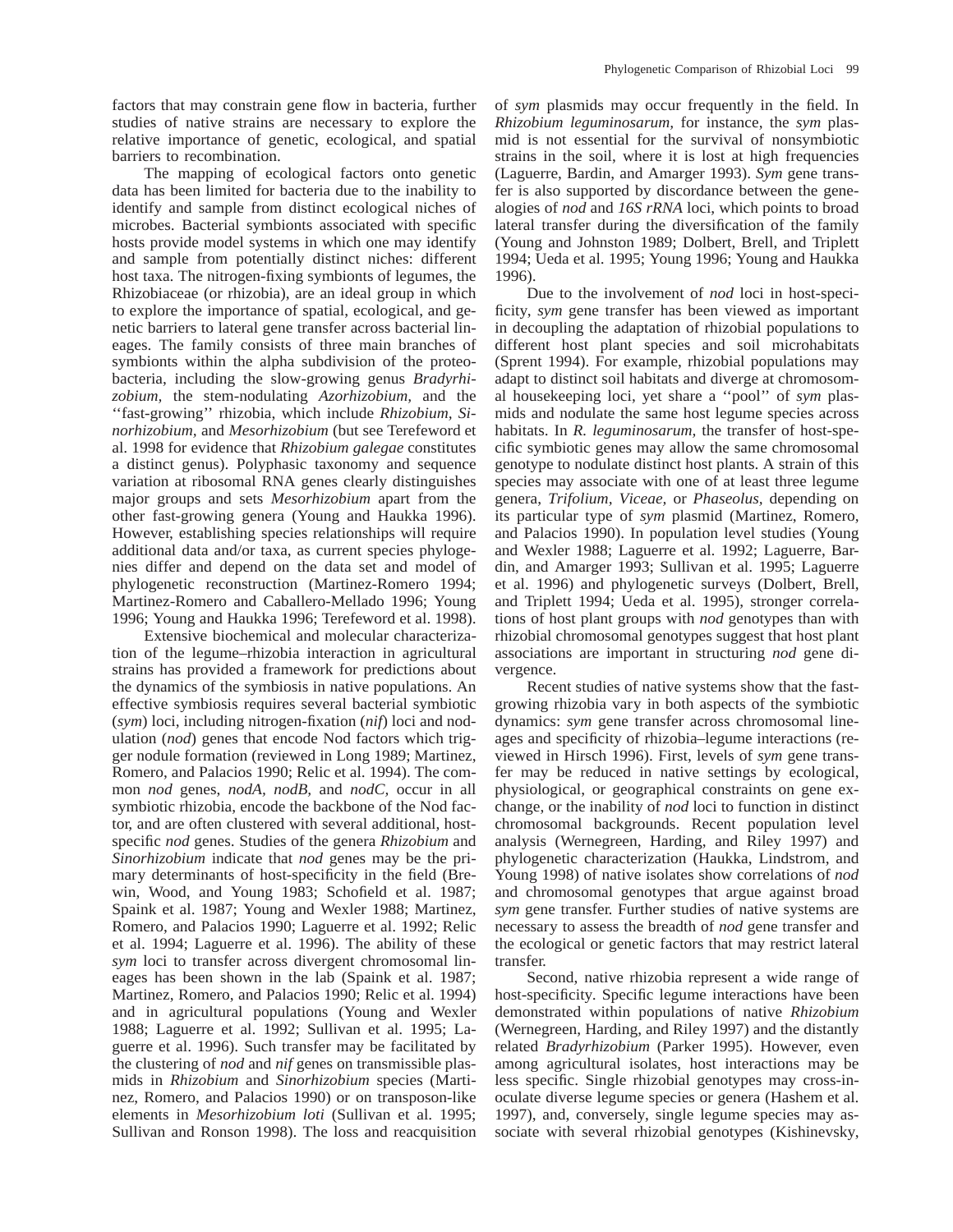| Table 1                                                                                                                                                                                                                                                                                                                      | Rhizobial Strains, Host Legume Species, Collecting Regions, and GenBank Accession Numbers |                         |                           |                          |          |                           |          |
|------------------------------------------------------------------------------------------------------------------------------------------------------------------------------------------------------------------------------------------------------------------------------------------------------------------------------|-------------------------------------------------------------------------------------------|-------------------------|---------------------------|--------------------------|----------|---------------------------|----------|
|                                                                                                                                                                                                                                                                                                                              |                                                                                           |                         |                           |                          |          | GENBANK ACCESSION NUMBERS |          |
| STRAIN ID <sup>a</sup>                                                                                                                                                                                                                                                                                                       | HOST PLANT SPECIES                                                                        | OLLECTING LOCATION<br>◡ | <b>SOURCE<sup>b</sup></b> | STRAIN NAME <sup>c</sup> | nodBC    | <b>GSII</b>               | 16S rRNA |
| $\vdots$<br>MED <sub>1</sub>                                                                                                                                                                                                                                                                                                 | Medicago sativa                                                                           | Australia               | <b>USDA</b>               | 1953                     | AF063452 | AF063941                  | AF063994 |
| $MED2\ldots\ldots\ldots$                                                                                                                                                                                                                                                                                                     | Medicago orbicularis                                                                      | Syria                   | <b>USDA</b>               | 1955                     | AF063453 | AF063942                  | AF063995 |
| $\frac{1}{2}$ : $\frac{1}{2}$ : $\frac{1}{2}$ : $\frac{1}{2}$ : $\frac{1}{2}$<br>MED3                                                                                                                                                                                                                                        | Medicago truncatula                                                                       | Jordan                  | <b>USDA</b>               | 1970                     | AF063454 | AF063943                  | AF063996 |
| R.MEL $(gb) \ldots \ldots$                                                                                                                                                                                                                                                                                                   | Medicago                                                                                  |                         |                           |                          | M11268   | X17523                    |          |
| .<br>MED4                                                                                                                                                                                                                                                                                                                    | Medicago littoralis                                                                       | Greece                  | D. Gordon                 | WSM870                   | AF063458 | AF063947                  | AF063999 |
| MED <sub>5</sub>                                                                                                                                                                                                                                                                                                             | Medicago sativa                                                                           | Pakistan                | <b>USDA</b>               | 1944                     | AF063465 | AF063954                  |          |
| MEL1                                                                                                                                                                                                                                                                                                                         | Melilotus alba                                                                            | Virginia                | <b>USDA</b>               | 1079                     | AF063459 | AF063948                  | AF063988 |
| .<br>MEL <sub>2</sub>                                                                                                                                                                                                                                                                                                        | M. alba                                                                                   | Florida                 | <b>USDA</b>               | 1083                     | AF063460 | AF063949                  | AF063989 |
| .<br>MEL <sub>3</sub>                                                                                                                                                                                                                                                                                                        | Melilotus officianalis                                                                    | Oklahoma                | <b>USDA</b>               | 1088                     | AF063461 | AF063950                  | AF063990 |
| .<br><b>TRIG1</b>                                                                                                                                                                                                                                                                                                            | Trigonella suavissima                                                                     | Australia               | D. Gordon                 | CC2129                   | AF063455 | AF063944                  |          |
| .<br><b>TRIG2</b>                                                                                                                                                                                                                                                                                                            | T. suavissima                                                                             | Australia               | D. Gordon                 | CC2155                   | AF063456 | AF063945                  | AF063997 |
| TRIG3                                                                                                                                                                                                                                                                                                                        | T. suavissima                                                                             | Australia               | D. Gordon                 | CC2160                   | AF063457 | AF063946                  | AF063998 |
| <b>TRIG4</b>                                                                                                                                                                                                                                                                                                                 | Trigonella balansae                                                                       | California              | <b>USDA</b>               | 114                      | AF063462 | AF063951                  | AF063991 |
| $RIGS$                                                                                                                                                                                                                                                                                                                       | Trigonella corniculata                                                                    | California              | <b>USDA</b>               | 115                      | AF063463 | AF063952                  | AF063992 |
| [RIG6                                                                                                                                                                                                                                                                                                                        | Trigonella foenumgraecum                                                                  | North America           | <b>USDA</b>               | 1177                     | AF063464 | AF063953                  | AF063993 |
| <b>TRIF1</b>                                                                                                                                                                                                                                                                                                                 | Trifolium hybridum                                                                        | Turkey                  | <b>USDA</b>               | 2061                     | AF063486 | AF063973                  | AF063977 |
| TRIF <sub>2</sub>                                                                                                                                                                                                                                                                                                            | Trifolium tembense                                                                        | Australia               | <b>USDA</b>               | 2163                     | AF063487 |                           | AF063978 |
| <b>TRIIF3</b>                                                                                                                                                                                                                                                                                                                | Trifolium repens                                                                          | Brazil                  | <b>USDA</b>               | 2235                     | AF063488 |                           | AF063979 |
| <br>TRIF4                                                                                                                                                                                                                                                                                                                    | Trifolium resupinatum                                                                     | Tunisia                 | <b>USDA</b>               | 2240                     | AF063489 |                           |          |
| .<br><b>TRIF5</b>                                                                                                                                                                                                                                                                                                            | Trifolium (annual species)                                                                | North America           | <b>USDA</b>               | $2M16 + 4$               | AF063490 | AF063974                  | AF063980 |
| .<br><b>TRIF6</b>                                                                                                                                                                                                                                                                                                            | Trifolium semipilosum                                                                     | Kenya                   | <b>USDA</b>               | 7104                     | AF063491 |                           | AF063981 |
| $\frac{1}{2}$ $\frac{1}{2}$ $\frac{1}{2}$ $\frac{1}{2}$ $\frac{1}{2}$ $\frac{1}{2}$ $\frac{1}{2}$ $\frac{1}{2}$ $\frac{1}{2}$ $\frac{1}{2}$ $\frac{1}{2}$ $\frac{1}{2}$ $\frac{1}{2}$ $\frac{1}{2}$ $\frac{1}{2}$ $\frac{1}{2}$ $\frac{1}{2}$ $\frac{1}{2}$ $\frac{1}{2}$ $\frac{1}{2}$ $\frac{1}{2}$ $\frac{1}{2}$<br>PISU1 | Pisum sativum                                                                             | Former Yugoslavia       | <b>USDA</b>               | 2386                     | AF063492 |                           | AF063987 |
| VICEAE $(gb)$                                                                                                                                                                                                                                                                                                                | Pisum                                                                                     |                         |                           |                          | Y00548   |                           |          |
| .<br>PISU <sub>2</sub>                                                                                                                                                                                                                                                                                                       | Pisum hortense                                                                            | U.S.A.                  | K. Lindstrom              | CIAM1115                 | AF063494 |                           | AF063983 |
| .<br>PISU <sub>3</sub>                                                                                                                                                                                                                                                                                                       | Pisum sativum                                                                             | Illinois                | <b>USDA</b>               | 2370                     | AF063496 |                           | AF063982 |
| GAL1                                                                                                                                                                                                                                                                                                                         | Galega officianalis                                                                       | Prague                  | <b>USDA</b>               | 3394                     | AF063466 | AF063955                  | AF064000 |
| $GAL2. \ldots \ldots \ldots \ldots$                                                                                                                                                                                                                                                                                          | G. officianalis                                                                           | New Zealand             | K. Lindstrom              | CIAM1141                 | AF063467 | AF063956                  | AF064001 |
| GAI3                                                                                                                                                                                                                                                                                                                         | G. officianalis                                                                           | New Zealand             | K. Lindstrom              | CIAM1143                 | AF063468 | AF063957                  |          |
|                                                                                                                                                                                                                                                                                                                              | G. officianalis                                                                           | New Zealand             | Lindstrom<br>K.           | CIAM1146                 | AF063469 | AF063958                  | AF063984 |
| $GAL5. \ldots \ldots \ldots \ldots$                                                                                                                                                                                                                                                                                          | Galega (commercial innoculant)                                                            | North America           | Lindstrom<br>ĸ.           | CIAM490                  | AF063470 | AF063959                  | AF064002 |
| GAL6                                                                                                                                                                                                                                                                                                                         | Galega orientalis                                                                         | Finland                 | Lindstrom<br>k.           | CIAM540                  | AF063471 | AF063960                  | AF064003 |
| R. galegae (gb)                                                                                                                                                                                                                                                                                                              | Galega                                                                                    |                         |                           |                          | X87578   |                           |          |
| GLYC1                                                                                                                                                                                                                                                                                                                        | Glycyrrhiza mulenses                                                                      | Shanxi                  | E. Wang                   | Sh19351                  | AF063450 |                           | AF063986 |
| $GLYC2$                                                                                                                                                                                                                                                                                                                      | Glycyrrhiza lepigota                                                                      | South Dakota            | <b>USDA</b>               | 3620                     | AF063493 | AF063975                  | AF064013 |
| AST1                                                                                                                                                                                                                                                                                                                         | Astragalus hypoglottis                                                                    | South Dakota            | <b>USDA</b>               | 3143                     | AF063472 |                           | AF064017 |
| AST2                                                                                                                                                                                                                                                                                                                         | Astragalus falcatus                                                                       | Afghanistan             | <b>USDA</b>               | 3353                     | AF063473 | AF063961                  | AF064018 |
| AST3                                                                                                                                                                                                                                                                                                                         | Astragalus adsurgens                                                                      | North Dakota            | <b>USDA</b>               | 3357                     | AF063474 | AF063962                  | AF064014 |
| AST4                                                                                                                                                                                                                                                                                                                         | Astragalus americanus                                                                     | Alaska                  | <b>USDA</b>               | 3584                     | AF063475 | AF063963                  | AF064009 |
| AST5.                                                                                                                                                                                                                                                                                                                        | Astragalus uliginosus                                                                     | Altai                   | K. Lindstrom              | <b>CIAM0128</b>          | AF063480 | AF063968                  | AF064012 |
| HEDY1                                                                                                                                                                                                                                                                                                                        | Hedysarum mongolicum                                                                      | China                   | E. Wang                   | N95                      | AF063451 |                           | AF063985 |
| HEDY2                                                                                                                                                                                                                                                                                                                        | Hedysarum boreale                                                                         | Alaska                  | <b>USDA</b>               | 3876                     | AF063476 | AF063964                  | AF064008 |
| HEDY3                                                                                                                                                                                                                                                                                                                        | H. boreale                                                                                | Alaska                  | <b>USDA</b>               | 3883                     | AF063477 | AF063965                  |          |
| HEDY4                                                                                                                                                                                                                                                                                                                        | Hedysarum alpinum                                                                         | Moscow                  | K. Lindstrom              | CIAM2026                 | AF063481 | AF063969                  | AF064005 |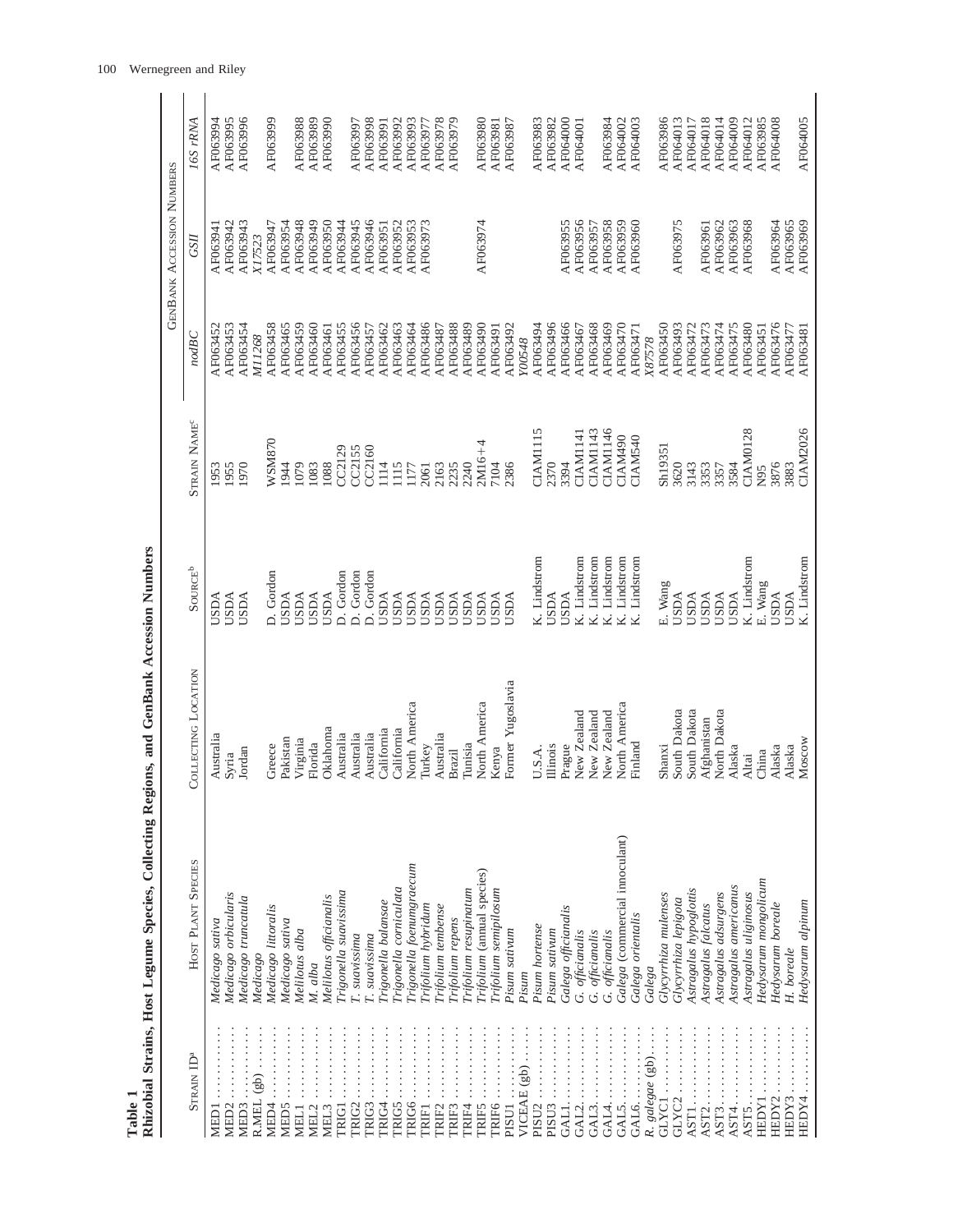|                        |                                                                                      |                                                                                                                                                    |                     |                     |                 | <b>GENBANK ACCESSION NUMBERS</b> |                 |
|------------------------|--------------------------------------------------------------------------------------|----------------------------------------------------------------------------------------------------------------------------------------------------|---------------------|---------------------|-----------------|----------------------------------|-----------------|
| Strain ID <sup>®</sup> | HOST PLANT SPECIES                                                                   | COLLECTING LOCATION                                                                                                                                | SouRCE <sup>b</sup> | <b>STRAIN NAME®</b> | nodBC           | GSII                             | 16S rRNA        |
| <b>EDY5</b>            | H. alpinum                                                                           | Moscow                                                                                                                                             | K. Lindstrom        | <b>HAM2032</b>      | AF063482        | <b>AF063970</b>                  | AF064004        |
|                        | Iedysarum pallens                                                                    | <b>Israel</b>                                                                                                                                      | D. Kishinevsky      |                     | AF063484        |                                  | <b>NF064015</b> |
| EDY7                   | H. alpinum                                                                           | Moscow                                                                                                                                             | K. Lindstrom        | TAM1416             | AF063495        | AF063976                         | <b>AF064006</b> |
|                        | Oxytropis ampanulata                                                                 | Altai                                                                                                                                              | Z. Lindstrom        | <b>IAM2209</b>      | YF063483        | AF063971                         | AF064016        |
|                        | Oxytropis deflexa                                                                    | Alaska                                                                                                                                             | <b>AGSL</b>         | 1007                | YF063479        | AF063967                         | AF064007        |
|                        | O. deflexa                                                                           | Alaska                                                                                                                                             | <b>JSDA</b>         | 1004                | <b>AF063478</b> | <b>AF063966</b>                  | <b>AF064010</b> |
|                        | $0.$ deflexa                                                                         | Alaska                                                                                                                                             | JSDA                | 1003                | F063485         | <b>AF063972</b>                  | F064011         |
| R. $phascoli$ (gb)     | Phaseolus                                                                            |                                                                                                                                                    |                     |                     | M58626          | 067296                           |                 |
|                        | <sup>a In cases in which sequences were downloaded from GenBank, strains a</sup>     | are labeled "gb" and accession numbers are given in italics                                                                                        |                     |                     |                 |                                  |                 |
|                        | <sup>b</sup> Collection or individual from which rhizobial strain was obtained. Most | strains were provided by Dr. P. VanBerkum at the U.S. Department of Agriculture (USDA). Other strains were provided by D. Gordon at the Australian |                     |                     |                 |                                  |                 |

**Table 1 Continued**

National University, B. D. Kishinevsky of the Agricultural Research Organization of the Volcani Center, K. Lindstrom at the University of Helsinki, and E. Wang at the Beijin Agricultural Center National University, B. D. Kishinevsky of the Agricultural Research Organization of the Volcani Center, K. Lindstrom at the University of Helsinki, and E. Wang at the Beijin Agricultural Center. Rhizobial strain name in original collection. Rhizobial strain name in original collection.

Sen, and Yang 1996; Van Berkum et al. 1998). The relatively broad host range of native *Mesorhizobium* has been shown in several recent studies, including studies of the symbionts of the legume genera *Astragalus, Oxytropis,* and *Onobrychis,* which often group independently of host plant genus and are able to cross-inoculate legume genera (Prevost, Bordeleau, and Antoun 1987; Prevost et al. 1987; Novikova et al. 1994; Laguerre et al. 1997), and *Mesorhizobium* nodulating *Lotus* (Sullivan et al. 1996) and *Cicer* (Nour et al. 1995), which represent a heterogeneous group of genotypes associated with single legume species.

Mechanisms for this type of broad host range include allelic variation at *nod* loci (Brom et al. 1991), the presence of several *nod* genes (Perret et al. 1998), and the convergence of different strains onto the same nodulation phenotype despite the fact that they have distinct *nod* loci (Haukka, Lindstrom, and Young 1998). These possibilities may be distinguished by characterizing legume associations at both rhizobial *sym* and housekeeping loci. For example, *nod* genes of *M. loti* occur on a transposon-like mobile element that transfers into diverse chromosomal genotypes in the field and confers on divergent strains the ability to nodulate the same host plant species (Sullivan et al. 1995; Sullivan and Ronson 1998). This rapid transfer suggests that the host range dynamics of *Mesorhizobium* may involve the acquisition of distinct sets of *sym* loci. However, a broad host range may also result from convergence of distinct *nod* genotypes on the same nodulation phenotype, as suggested by the overlapping host ranges for deep lineages of *Mesorhizobium* and *Sinorhizobium,* which are distinct at *16S rRNA, nod,* and *nif* loci (Haukka, Lindstrom, and Young 1998).

The first aim of this study was to explore the genetic plasticity of native rhizobia isolated from several legume genera in the subfamily Papilionoideae. Tests of phylogenetic congruence are useful for detecting recombination, as congruence indicates that different gene regions share a similar evolutionary history, while incongruence points to cases of horizontal gene transfer (Dykhuizen and Green 1993). In this study, phylogenies were compared across *nodB, nodC,* and two chromosomal loci, *16S rRNA* and glutamine synthetase II (*GSII*), the latter of which is critical for ammonium assimilation and is considered important in core metabolism (Taboada et al. 1996). These three loci were compared in order to test whether the two chromosomal housekeeping genes subdivide strains similarly, and to explore whether *nod* loci transfer broadly across chromosomal lineages. While studies of agricultural *Rhizobium* and *Sinorhizobium* predict that *nod* loci may transfer across divergent chromosomal lineages, recent work suggests that broad *sym* gene transfer may be constrained among native isolates. The second goal of this study was to assess the importance of host associations in shaping the genetic differentiation of native rhizobia by examining legume associations at rhizobial chromosomal and *nod* genotypes. In previous studies of agricultural *Rhizobium* and *Sinorhizobium* strains, host plant maps well across rhizobial *nod* phylogenies but not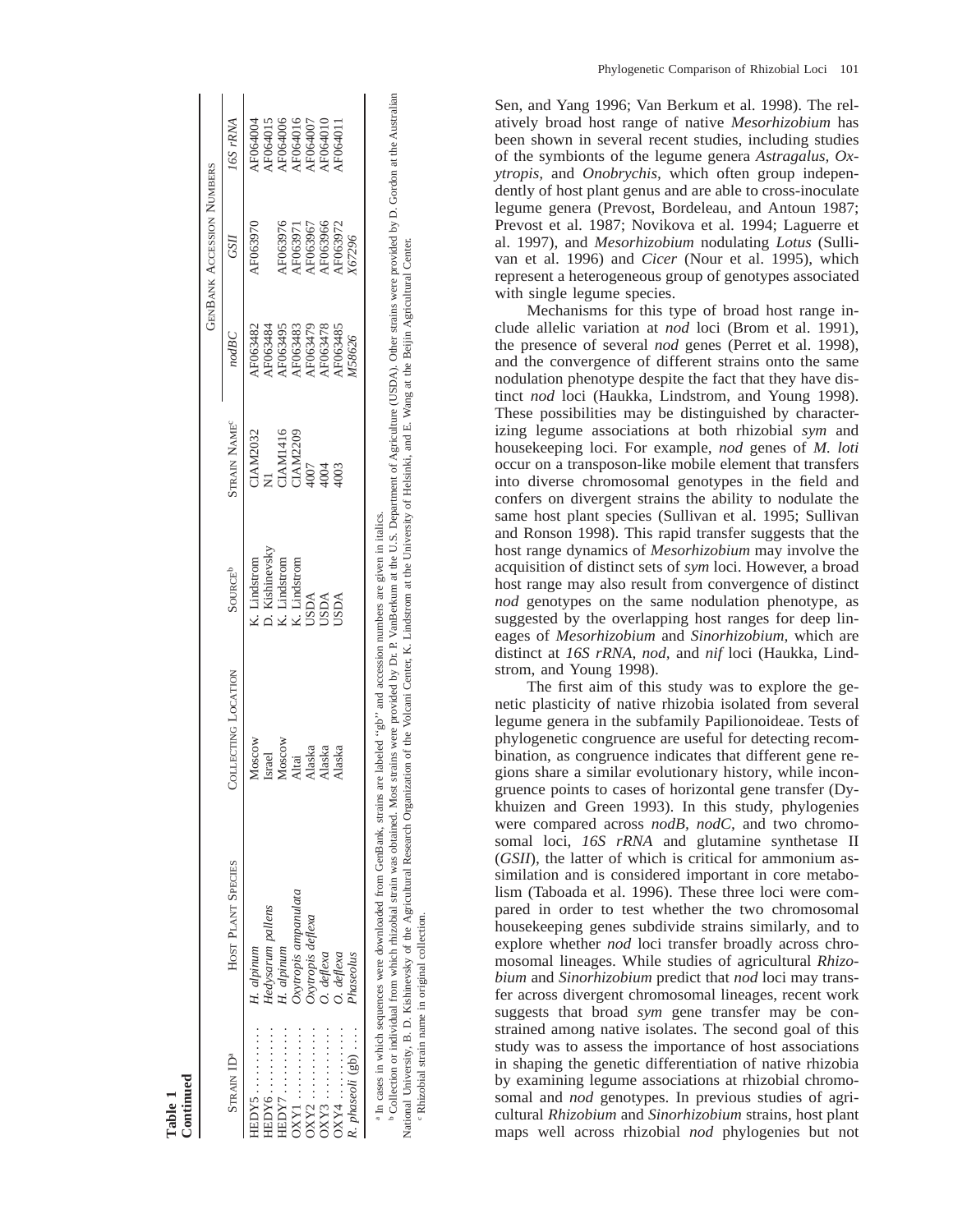across chromosomal phylogenies (Dolbert, Brell, and Triplett 1994; Ueda et al. 1995; Young and Haukka 1996). However, the potential for broad-host-range strains, particularly among the *Mesorhizobium,* suggests that the host plant may map poorly across both *nod* and *GSII* phylogenies. In addition, comparing host associations at both *sym* and housekeeping loci allows us to explore the genetic mechanisms that underlie host range dynamics: specifically, whether the broad host range of particular chromosomal genotypes may be attributed to lateral transfer of *nod* loci.

## **Materials and Methods**

#### Rhizobial Strains

Forty-seven rhizobial strains, representing isolates from nodules of 13 genera of the temperate herbaceous Papilionoideae across several continents, were obtained from existing culture collections (table 1). Strains are considered native in that they were isolated from native host plants in the host's native geographical range. Strains were selected to represent a diverse range of host plants within the temperate Papilionoideae. In cases in which host plant genera have overlapping ranges, regions of geographical overlap were sampled whenever possible in order to distinguish the effects of host plant and geographic location. Sequences of *nodB, nodC, GSII,* and/or *16S rRNA* were obtained from GenBank for four additional rhizobial strains.

#### Molecular Methods

Cultures were streaked on yeast mannitol (YM) (Somasegaran 1994) plates for  $3-5$  days at  $30^{\circ}$ C. Single colonies were inoculated into 10 ml YM broth and grown shaking for 3-5 days at 28-30°C. Genomic DNA of each strain was prepared as described previously (Demezas et al. 1991). Regions of *nodBC, GSII,* and *16S rRNA* loci were amplified by PCR using the primers and reaction conditions described in table 2. PCR products were gel-purified (Quiagen gel-purification kit) and cycle-sequenced using the primers listed in table 2. A portion of each PCR product (approximately one third of the total length) was sequenced on both strands, and the remainder was sequenced on a single strand. All sequences obtained were submitted to GenBank, and accession numbers are given (table 1).

#### Sequence Alignment

Multiple alignments of inferred protein sequences *nodB, nodC,* and *GSII* were performed with CLUSTAL W (Thompson, Higgins, and Gibson 1994), using the Gonnet distance matrix for estimating amino acid substitutions. For one region of each of *nodB* and *nodC* and the intergenic spacer (IGS) region between the loci, alignments were ambiguous across major subdivisions and were included only in within-group analyses (table 3).

The high variability of the *16S rRNA* region sequenced increases the likelihood of identifying distinct *16S rRNA* genotypes. However, this region alone is insufficient for phylogenetic analysis and has in fact been shown to give phylogenies that are discordant with other regions of the *16S rRNA* molecule (Eardly, Wang, and Van Berkum 1996). Therefore, the short region was not subjected to phylogenetic analysis, but was used only to identify the rhizobial species represented. To this end, the partial sequences were aligned against all existing prokaryotic *16S rRNA* sequences in the Ribosomal Database Project (RDP) (Maidak et al. 1997). A strain was assigned the same species ID as the sequence in the RDP that had the highest similarity to our submitted sequences and constituted more than 90% of the complete *16S rRNA* sequence.

#### Phylogeny Estimations

Phylogenetic trees of rhizobial *nodB, nodC,* and *GSII* genes were inferred with maximum-parsimony (using PAUP, version 3.1.1; Swofford 1993) and neighborjoining analyses (Saitou and Nei 1987) using MEGA (Kumar, Tamura, and Nei 1993) with Kimura's (1980) two-parameter nucleotide distances. Confidence in topologies was assessed using bootstrapping (100 replicates).

Genealogies of *nodB* and *nodC* were rooted with *R. leguminosarum* bv. *phaseoli* (or *Rhizobium phaseoli*). The *GSII* tree was left unrooted due to lack of an appropriate outgroup. Relationships among legume genera were obtained from combined morphological and molecular phylogenetic analysis of previous studies (see legend of fig. 5).

Native strains were placed into a phylogenetic framework by assigning species identifications based on similarity with type strains at the region of *16S rRNA* sequenced here (as described above). A maximum-likelihood-based phylogeny of the full *16S rRNA* of the type rhizobial species represented, as well as other related species, was downloaded from the RDP (Maidak et al. 1997). This phylogeny agrees with broad relationships among rhizobia published elsewhere (Martinez-Romero 1994; Martinez-Romero and Caballero-Mellado 1996; Young 1996; Young and Haukka 1996; Terefeword et al. 1998). Given the uncertain resolution of some species relationships (see *Introduction*), the *16S rRNA* data set was used only to identify the species represented and to estimate broad (generic) relationships for the purposes of this study.

## Character-Mapping Analysis

In order to determine the importance of host plant genus and geographical region in shaping genetic divergence of rhizobial loci, both factors were mapped as discrete characters across *nod* and *GSII* genealogies. Character fit was estimated by the length across topologies and the consistency index (CI; MacClade, version 3.05; Maddison and Maddison 1992). For the purpose of character mapping, ambiguous nodes in *Rhizobium* genealogies were treated in two ways: (1) Nodes lacking strong support (bootstrap value  $\leq 80\%$ ) were treated as ''soft polytomies,'' which allow the shortest possible length of a character across the node. (2) Nodes with weak support (bootstrap value  $<$  50%) were randomly resolved, and character fit was calculated across each of 100 possible resolutions. For both methods, significance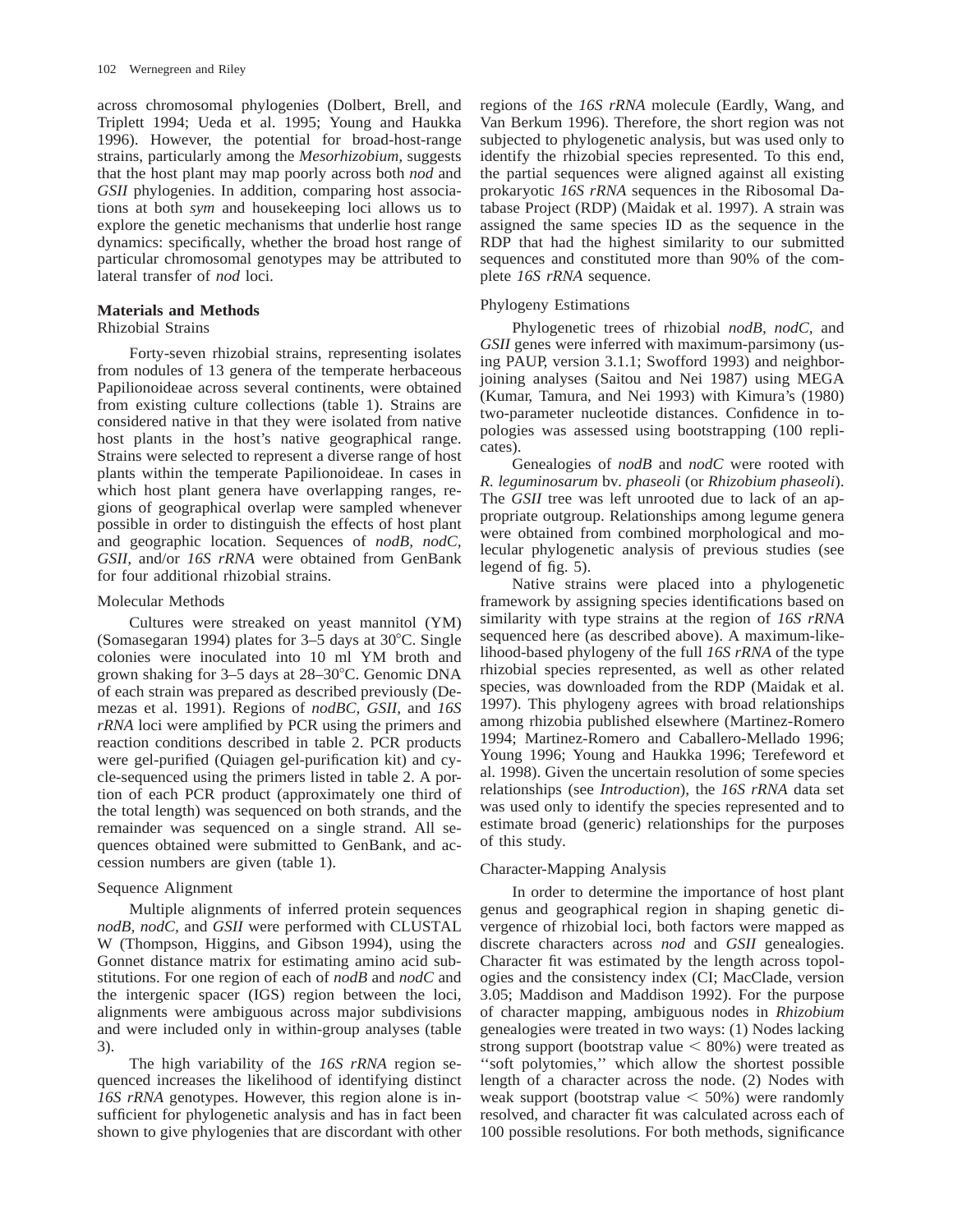| Table 2 |  |  |                                                                                                      |  |  |  |  |
|---------|--|--|------------------------------------------------------------------------------------------------------|--|--|--|--|
|         |  |  | Primers and Cycling Conditions Used to Amplify and Sequence Rhizobial nodBC, GSII, and 16S rRNA Loci |  |  |  |  |

|  |  |  |  | A. Primer Names, Concentrations of Magnesium Sulfate, Annealing Temperatures, and Primer Sequences for PCR Amplification |  |
|--|--|--|--|--------------------------------------------------------------------------------------------------------------------------|--|
|  |  |  |  |                                                                                                                          |  |

| Primer <sup>a</sup>                            | MgSO <sub>4</sub><br>Concentration | Annealing<br>Temperature                                                 | Primer Sequence                                                         |
|------------------------------------------------|------------------------------------|--------------------------------------------------------------------------|-------------------------------------------------------------------------|
| Amplification of GSII, extension time 55 s     |                                    |                                                                          |                                                                         |
| $GSE1A$<br>$GSR1A$                             | $6 \text{ mM}$                     | $72^{\circ}$ C                                                           | ATGACMAARTWTAAGCTCGAGTACATYTGGCTYGAT<br>AGRAYSWNNGAASSATCTGGTAGGGGTCGCC |
| $GSF1B$<br>$GSR1B$                             | $2 \text{ mM}$                     | $70^{\circ}$ C                                                           | TAAGCTCGAGTACATTYTGGCTYGAT<br>GAASSATCTGGTAGGGTCGCC                     |
|                                                |                                    | Amplification of <i>nodB</i> and <i>nodC</i> , extension time 1 min 20 s |                                                                         |
| nodB2F<br>$566R2\ldots\ldots$                  | 4 mM                               | $55^{\circ}$ C                                                           | TGACGTTYGACGACGGTCCNAATCC<br>(Ueda 1995)                                |
| $nodB3F$<br>$nodC3R. \ldots$                   | $2 \text{ mM}$                     | $67^{\circ}$ C                                                           | TACCTGACSTTYGAYGACGGTCC<br>GGGCCGCAGCAACACATAACNGC                      |
| Amplification of 16S rRNA, extension time 30 s |                                    |                                                                          |                                                                         |
| Y1<br>$Y2$                                     | $4 \text{ mM}$                     | $62^{\circ}$ C                                                           | Young et al. $(1991)$<br>Young et al. (1991)                            |

B. Internal Primers Used for Cycle Sequencing of *GSII* and *nodBC,* and Rhizobial Isolates Sequenced with Each Primerb

| <b>Internal Primer</b> |                                      | Isolates Sequenced with<br>Specific Primers |
|------------------------|--------------------------------------|---------------------------------------------|
| <i>GSII</i>            |                                      |                                             |
|                        | GSR2seq  TGCATGCCSGAGCCGTTCCAGTC     |                                             |
| nodBC                  |                                      |                                             |
|                        | seqnod.f2 CTTTCAAGATCGATGA           | <b>TRIF</b>                                 |
|                        | NDTRIFR2GGATAGTCCTGGTTGGC            | TRIF (except TRIF1)                         |
|                        | 2163nod2R  GGATAATCCTGGTTACGTAGG     | TRIF1                                       |
|                        | ND4F2386 TTGGTCCGGCACTTACGAG         | <b>PISUM</b>                                |
|                        | NOD2386R CATAGRCAGCGCGCTGAGCC        | <b>PISUM</b>                                |
|                        | nod4seqF CCTTATGGTGTCTGGAGCGAGGAAGC  | MED, MEL, TRIG, GLYC1, HEDY1                |
|                        | nd4Rmed CATCATCAACGACATAGACTCGC      | MED, TRIG, TRIF                             |
|                        | N95nodR2 TCTCTGGGAGCAGAATGAA         | HEDY1                                       |
|                        | ShnodBR TCTGGATCTCGCATCTTCGAG        | GLYC1                                       |
|                        | nodgal2F CATGCGCTGGCGCTTCTAT         | <b>GAL</b>                                  |
|                        | nodgal2R AAGATTGCCTCACGATTGC         | GAL.                                        |
|                        | nd4Fciam ACGTCAAATAGTCGAGGCAAGC      | Mesorhizobium                               |
|                        |                                      | (except GLYC2, AST1, AST2, OXY1, HEDY6)     |
|                        | nd4Rciam  CGTCGCGATTTCCAGAACCGTCATCA | Mesorhizobium                               |
|                        | nd4F3620 CCTCGAGATTGGTCTCGC          | GLYC <sub>2</sub>                           |
|                        | 3143 nod 2F  TCATGATCCGGTGTCCMCAGGC  | AST <sub>1</sub>                            |
|                        | 3353nod2F  CATCAAAGTGGCTTGTGCTC      | AST <sub>2</sub>                            |
|                        | N1nod4F CCTATGGGATCTGGA              | OXY1, HEDY6                                 |

a Primers with F's in their names are forward primers that match the coding strand (i.e., anneal to the noncoding strand), and those with R's in their names are reverse primers that match the noncoding strand (i.e., anneal to the coding strand). All primer sequences are listed 5' to 3'. *PCR conditions*: Vent exo+ (proofreading) polymerase was used in  $1 \times$  buffer (supplied in  $10 \times$  concentration by New England Biological Co.). Primers were used at 1  $\mu$ M final concentration, dntp's at 0.2 mM, and Vent at 1 U/100  $\mu$ l reaction; 10-50 ng of genomic DNA was used as a template. Reactions were 50 or 100  $\mu$ l final volume. PCR cycling conditions were identical for each reaction, except for annealing temperature and extension time, which are listed for each primer pair. General cycling conditions were as follows: 96°C for 1 min 30 s; 30 cycles of 96°C for 30 s, annealing temperature for 30 s, 72°C for extension time; and 72°C for 3 min.

b PCR products were gel-purified (Qiagen gel-purification kit) and diluted to approximately 30 ng/ $\mu$ l. Products were cycle-sequenced using the ABI PRISM Dye Terminator Cycle Sequencing Ready Reaction Kit (Perkin Elmer), following the standard protocol for the Perkin Elmer 9600 PCR machine, and ethanol precipitation of sequencing reactions. PCR primers were used for sequencing the end regions of PCR products, and internal regions were sequenced with the primers listed.

was determined by comparing the length of the character across the empirical tree to the distribution of lengths across a pool of 100 random topologies of the same set of taxa (MacClade, version 3.05; JMP 3.1.5 program, SAS Institute, Cary, N.C.). *P* values represent the proportion of random topologies across which the character has the same or better fit. *P* values for method 2, above, were based on the maximum character length across random resolutions. Unless stated otherwise, *P* values are the same for methods 1 and 2.

#### Tests of Phylogenetic Congruence

Congruence between *nod* genes and host plant phylogenies was explored using TREEMAP (Page 1994). Levels of similarity between topologies of the host legume tree and the *nodB* and *nodC* genealogies were tested by comparing the number of inferred cospeciation events shared by two trees with the number shared between one empirical tree and a set of randomly generated topologies. Congruence among rhizobial *nodB, nodC,* and *GSII* data sets was assessed by Templeton's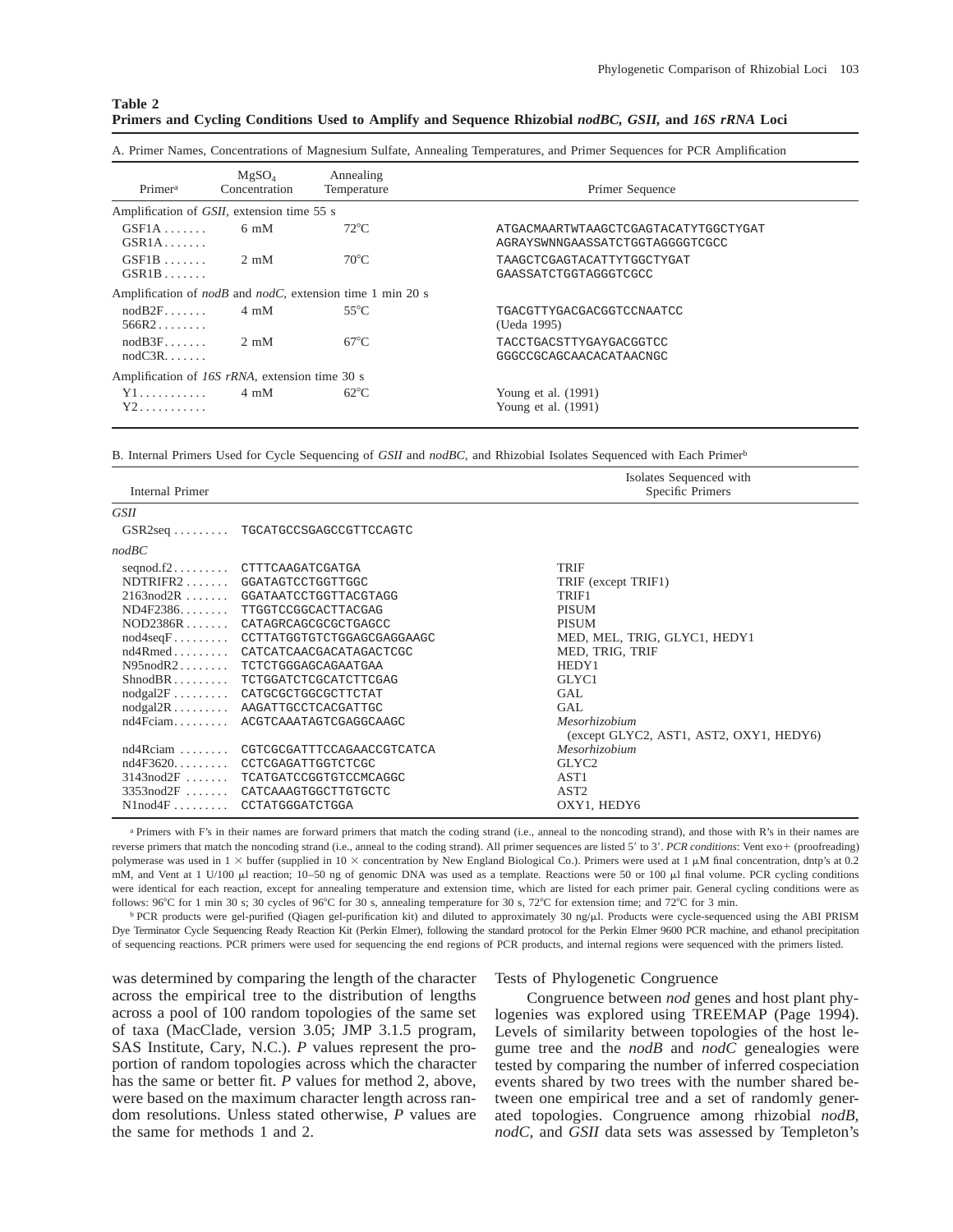#### **Table 3**

| Rhizobial Gene Regions Sequenced in this Study, Numbers of Sites, and Numbers of |  |  |  |
|----------------------------------------------------------------------------------|--|--|--|
| <b>Parsimony-Informative Positions</b>                                           |  |  |  |

| Gene Region                                             | No. of<br><b>Nucleotides</b> | No. of Nucleotides<br>Sequenced <sup>a</sup> Included in the Analysis <sup>b</sup> | No. of<br>Parsimony-Informative<br>Sitesb |
|---------------------------------------------------------|------------------------------|------------------------------------------------------------------------------------|-------------------------------------------|
| $nodB$                                                  | 555                          | 522                                                                                | 304                                       |
| $nodC \ldots \ldots \ldots \ldots \ldots \ldots \ldots$ | 549                          | 480                                                                                | 2.77                                      |
| $GSII$                                                  | 891                          | No ambiguous regions                                                               | 282                                       |
| IGS (intergenic spacer                                  |                              |                                                                                    |                                           |
| between $nodB$ and $nodC) \ldots$ .                     | 35                           |                                                                                    |                                           |
| $16S$ rRNA                                              | 284                          | No ambiguous regions                                                               | 33 (48 variable sites)                    |

<sup>a</sup> Length of region sequenced includes gaps introduced in alignment.

<sup>b</sup> Sites with ambiguous alignment were excluded from the total analysis across all sequences.

test (as modified by Felsenstein 1985) and the incongruence length difference (ILD) test (Farris et al. 1985).

#### **Results**

Isolates Represent Several Distinct Species of Fast-Growing Rhizobia

Strains were affiliated with type rhizobial species based on their similarity at *16S rRNA* with other sequences in the RDP (Maidak et al. 1997). Several different species within the fast-growing rhizobia are represented, including: *R. leguminosarum, Rhizobium etli, R. galegae, Sinorhizobium meliloti, M. loti, Mesorhizobium huakuii,* and *Mesorhizobium ciceri.* The RDP *16S rRNA* phylogeny (Maidak et al. 1997) clearly shows that *Sinorhizobium* and *Rhizobium* form a group distinct from *Mesorhizobium* (fig. 1).

#### Phylogenies of Rhizobial Loci

For each rhizobial locus sampled (*nodB, nodC,* and *GSII*), groups that were strongly supported by parsimony methods were not contradicted by distance meth-



FIG. 1.—Phylogeny of several type rhizobial species (\*) and other related bacteria, based on *16S rRNA*. Relationships are based on a maximum likelihood of full (>90% complete) *16S rRNA* sequences (Felsenstein 1981; Olsen et al. 1994), and branch lengths are proportional to the number of nucleotide substitutions per base pair. The tree was downloaded from the Ribosomal Database Project (Maidak et al. 1997). Although species relationships within genera are not well resolved, the relationships among genera generally agree among published phylogenies (see text). Based on similarity at a portion of *16S rRNA,* strains in this study were affiliated with the type species in boldface.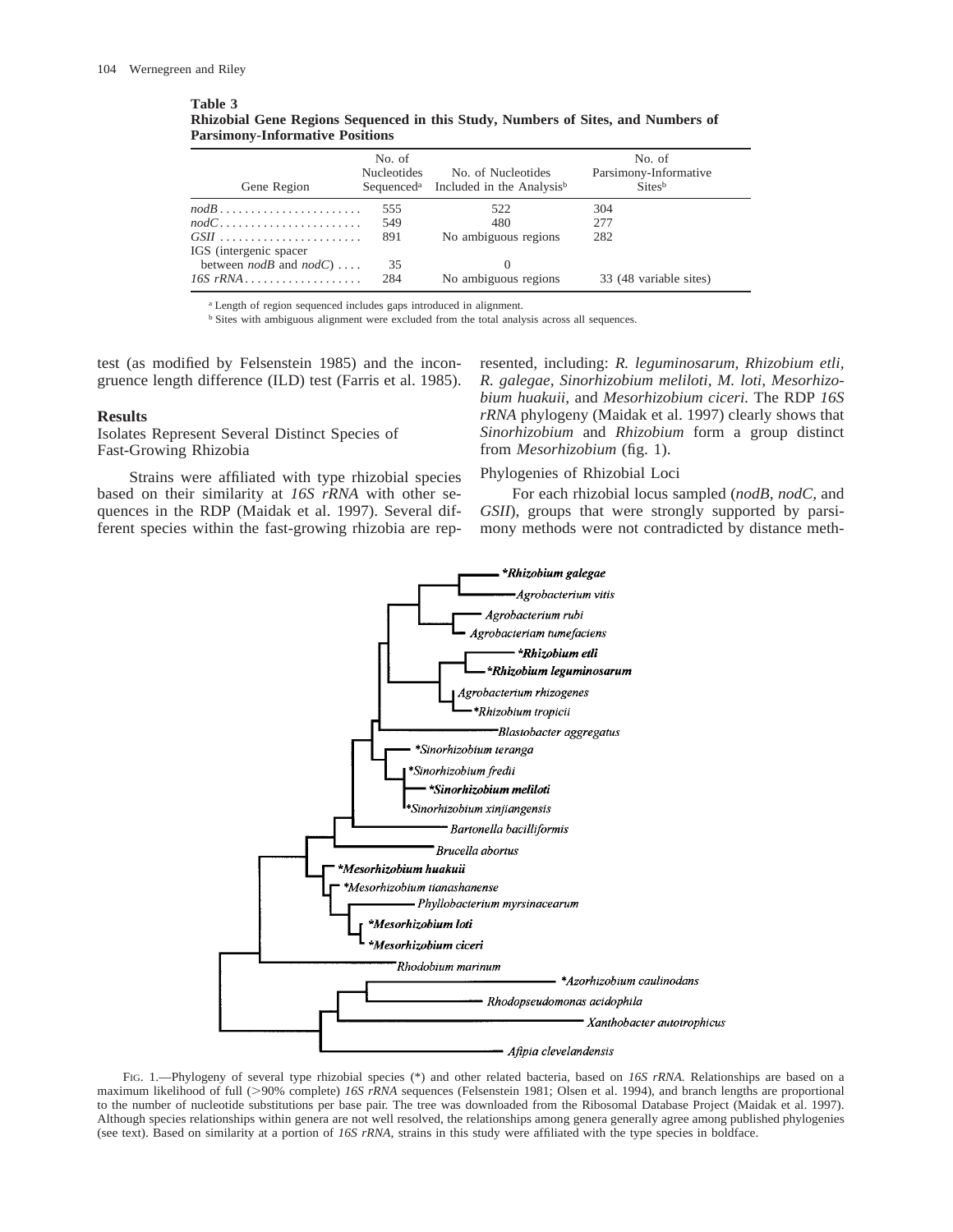

FIG. 2.—Phylogeny of combined data of *nodBC,* and the intergenic spacer (IGS) region across *Rhizobium* and *Sinorhizobium* isolates. Both *nodB* and *nodC* divide strains into two major clades: clade A, presented, and clade B (*Mesorhizobium*), for which *nodB* and *nodC* were treated separately (see text and fig. 3). Strains are labeled by geographical regions and *16S rRNA* groups (in boldface at nodes). Strains are named according to the host plant genus from which they were isolated (table 1). The tree is based on 619 parsimony-informative sites, is rooted with members of the *Mesorhizobium*, and is the strict consensus of two most-parsimonious trees (tree length  $= 1,747$ , consistency index [CI]  $=$ 0.6027, homoplasy index [HI] = 0.3973, retention index [RI] = 0.8806, rescaled consistency index [RC] = 0.5308). Branch lengths are proportional to the number of nucleotide changes, and bootstrap values above 80% are given at nodes.

ods, and vice versa. Only parsimony-based trees are presented.

Both *nodB* and *nodC* divide strains into two large clades (*nod* clades A and B) one branch from the root (figs. 2 and 3). *Nod* clade A includes only *Rhizobium* and *Sinorhizobium,* and *nod* clade B includes only *Mesorhizobium.* For *Rhizobium* and *Sinorhizobium, nodB* and *nodC* data sets are not significantly heterogeneous by either Templeton's test or the ILD test ( $P > 0.05$  for each test) and are therefore combined in a single phylogenetic analysis (fig. 2). Within clade A, *nod* genes of *Rhizobium* are generally distinct from those of *Sinorhizobium.* Across *Mesorhizobium* (*nod* clade B), *nodB* and *nodC* data sets are significantly heterogeneous ( $P$  < 0.01 for each test); consequently, the *nod* loci are considered separately for this genus (fig. 3). Despite their chromosomal divergence, *M. loti* are virtually identical at *nodB* and *nodC* (*nod* clade ''B2,'' fig. 3). Phylogenetic analysis at *GSII* also subdivides strains into three well-supported clades (1, 2, and 3, corresponding to *Sinorhizobium, Rhizobium,* and *Mesorhizobium,* respectively).

## *NodB, nodC, 16S rRNA,* and *GSII* Subdivide Strains into the Same Major Groups

*GSII, 16S rRNA,* and *nod* loci divide strains into the same three major groups, corresponding to the three genera of fast-growing rhizobia (figs. 2–4). This correspondence suggests that transfer of *nod* genes and *GSII* among genera is restricted. The exceptions are *R. leguminosarum* bv. *phaseoli,* which falls outside both of the major groups at *nodB* and *nodC* but groups closely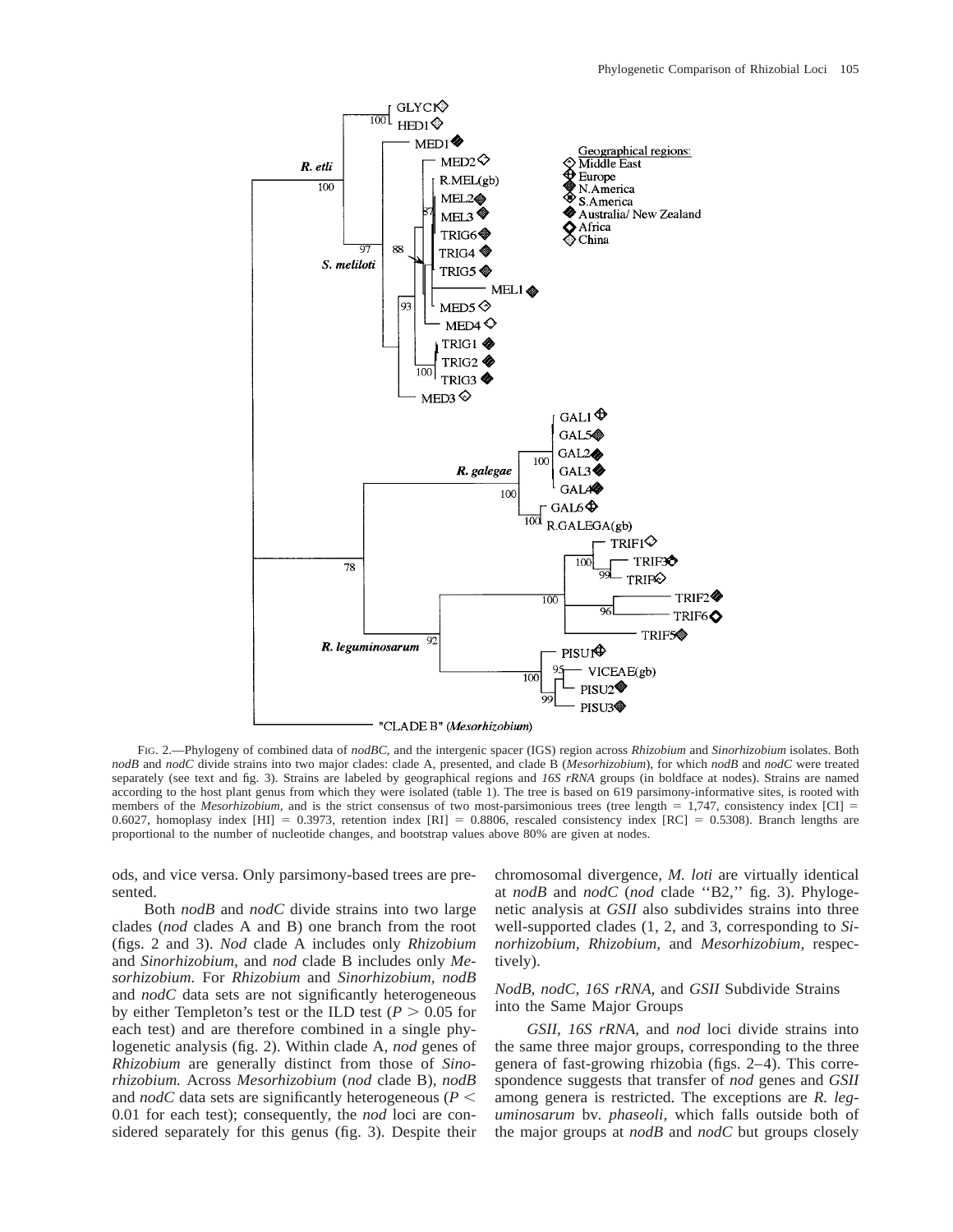

FIG. 3.—Relationships among *Mesorhizobium* isolates at *nodB* (left) and combined data of *nodC* and the intergenic spacer region (right). The two *nod* data sets are significantly heterogeneous (see text) and were analyzed separately. *Mesorhizobium* strains are labeled by geographical regions and *16S rRNA* groups (in boldface at nodes), and are named according to the host plant genus from which they were isolated (table 1). One closely related *nod* group, marked ''B2,'' is virtually identical at *nodB* and *nodC. The nodB* and *nodC* trees are based on 164 and 144 parsimony informative sites, respectively, and represent the single most-parsimonious tree for  $nodB$  (tree length = 304, consistency index [CI]  $= 0.7533$ , homoplasy index [HI] = 0.2467, retention index [RI] = 0.8348, rescaled consistency index [RC] = 0.6288) and the consensus of two most-parsimonious trees for  $nodC$  (tree length = 306, CI = 0.6667, HI = 0.3333, RI = 0.7323, RC = 0.4882). Branch lengths reflect the number of nucleotide changes, and bootstrap values above 80% are given at nodes.

with another *R. leguminosarum* isolate (TRIF5) at *GSII,* and the strains GLYC1 and HEDY1, which group with *Sinorhizobium* at *nodBC* but are identical to *R. etli* at the *16S rRNA* region sequenced. In addition, the fact that two *Rhizobium* species (*R. galegae* and *R. leguminosarum*) are distinct at *GSII* and *nod* loci suggests that transfer between them is restricted.

## Evidence for Transfer of *nod* Genes Within Major Groups

Within each genus, *nod* and *GSII* genes are significantly heterogeneous by both Templeton's test ( $P \leq$ 0.01 for all mappings of *nod* data sets across the *GSII* phylogenies; table 4) and the ILD test ( $P < 0.01$  for each test; table 4). This heterogeneity of *nod* and *GSII* data sets suggests that the two loci have different evolutionary histories within major clades. For example, heterogeneity of *nod* and *GSII* data sets within each of the genera *Rhizobium* and *Sinorhizobium* argues for *nod* gene transfer within each, and the grouping of *R. etli* strains GLYC1 and HEDY1 with *Sinorhizobium* at *nodB* and *nodC* argues for one case of transfer across the two genera. Significant data set heterogeneity also suggests *sym* gene transfer within the *Mesorhizobium.* The clearest case of *nod* gene transfer is found for *M. loti.* The *GSII* phylogeny suggests that *M. loti* is basal, diverse, and paraphyletic; however, *M. loti nod* genes form a tight cluster of virtually identical genotypes (fig. 3 vs. fig. 4). This discrepancy strongly suggests recent lateral transfer of *nod* genes into diverse *M. loti* strains.

## Mapping of Host Plant Genus and Geographical Region Across Rhizobial Phylogenies

The relationship among the rhizobial genera represented generally reflects that among the host plants from which they were isolated. *Sinorhizobium* and *Rhizobium,* which group apart from *Mesorhizobium,* were isolated primarily from *Medicago* and *Trigonella* (*Sinorhizobium*) and from *Trifolium, Galega,* and *Pisum* (*Rhizobium*) (fig. 2). *Mesorhizobium* were isolated exclusively from the basal legume genera *Glychyrrhiza, Hedysarum, Astragalus,* and *Oxytropis* (fig. 3). The exceptions are the *R. etli* strains HEDY1 and GLYC1, which were isolated from *Glycyrrhiza* and *Hedysarum,* respectively.

Strict associations between *nod* genotypes and host legume groups are apparent for *R. leguminosarum* and *R. galegae,* as *nod* genes of *Trifolium, Galega,* and *Pi-*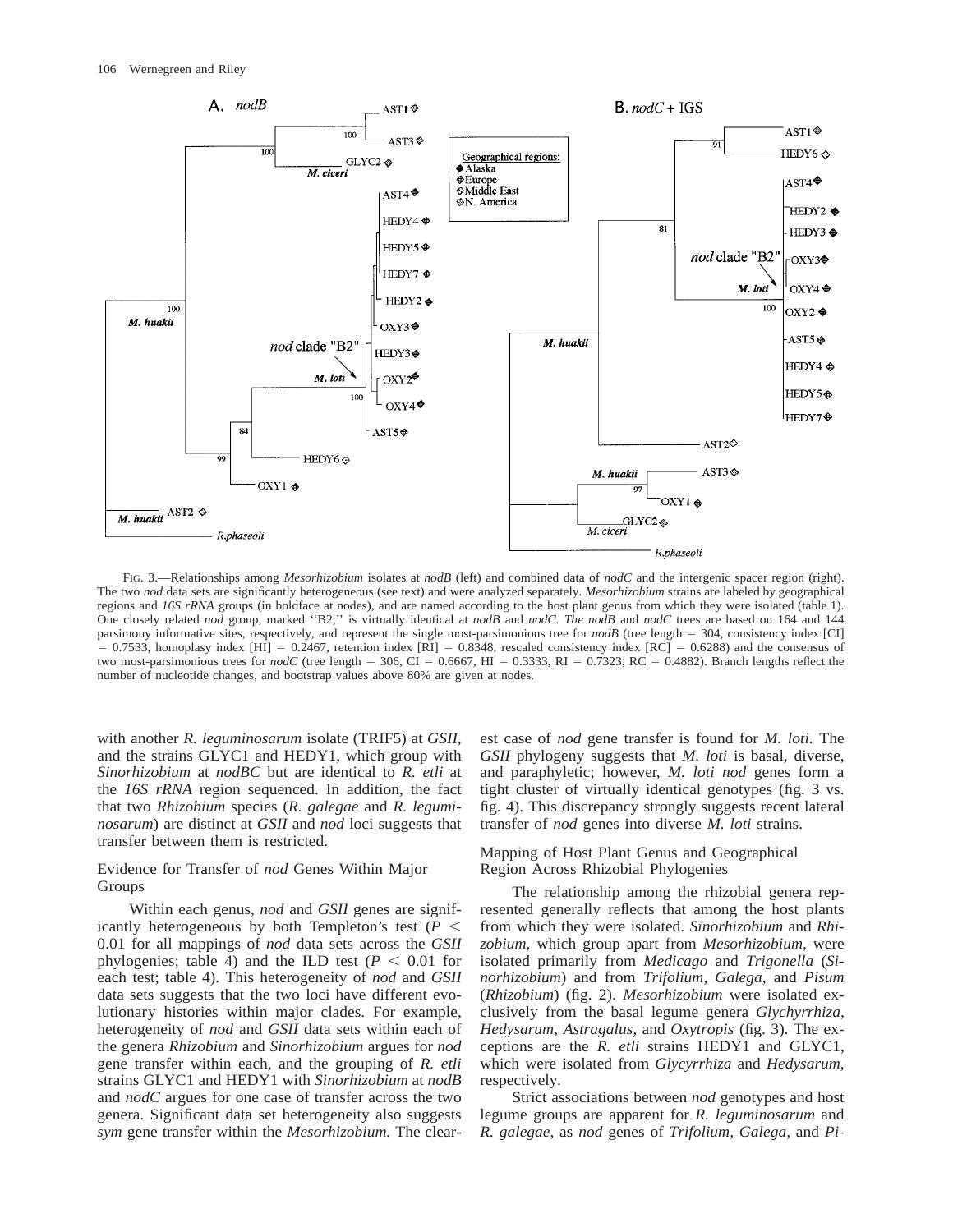

FIG. 4.—Phylogeny of rhizobial *GSII* loci. Analysis was based on 282 parsimony-informative sites, and the tree presented is the 50% majority-rule consensus tree of 368 MP trees (tree length = 770, consistency index  $\overline{[CI]} = 0.5091$ , homoplasy index  $\overline{[HI]} = 0.4909$ , retention index  $[RI] = 0.8371$ , rescaled consistency index  $[RC] = 0.4261$ ). Nodes defining the three major groups (clades 1, 2, and 3) are marked and correspond with rhizobial genera *Sinorhizobium, Rhizobium,* and *Mesorhizobium,* respectively. Strains are labeled by geographical region and *16S rRNA* groups, and strain names reflect host plant genus (table 1). The tree presented is unrooted (but was rooted at the midpoint for illustrative purposes only). Branch lengths reflect the number of nucleotide changes, and bootstrap values above 80% are given at nodes. Bootstrap analysis for each of the three major clades was performed by resampling five members of each clade; in each resampling, 100% bootstrap support was obtained for each of the three clades. Bootstrap support was estimated by including all strains within a given clade, as well as representatives of the other two clades as outgroups.

*sum* form three distinct clades. Likewise, *Sinorhizobium* strains isolated from the closely related legume genera *Trigonella, Melilotus,* and *Medicago* form a single clade at *nodBC* (fig. 2). This strong association between host plant genus and *nodBC* alleles is reflected in a high CI (0.78) and the fact that character fit is better than that across random topologies ( $P < 0.01$ ). The mapping of host plant genus across the *Mesorhizobium nod* phylogeny is less clear (fig. 3). Host plant genus also maps well when ambiguous nodes are collapsed to soft polytomies (method 1;  $P \le 0.01$  for both *nodB* and *nodC*), but it maps poorly when ambiguous nodes are randomly resolved (method 2;  $P = 0.2$  for *nodB*,  $P = 0.53$  for *nodC*). Similarly, for *GSII,* host plant maps well across *Sinorhizobium* and *Rhizobium* but relatively poorly across *Mesorhizobium.* Host plant genus has a shorter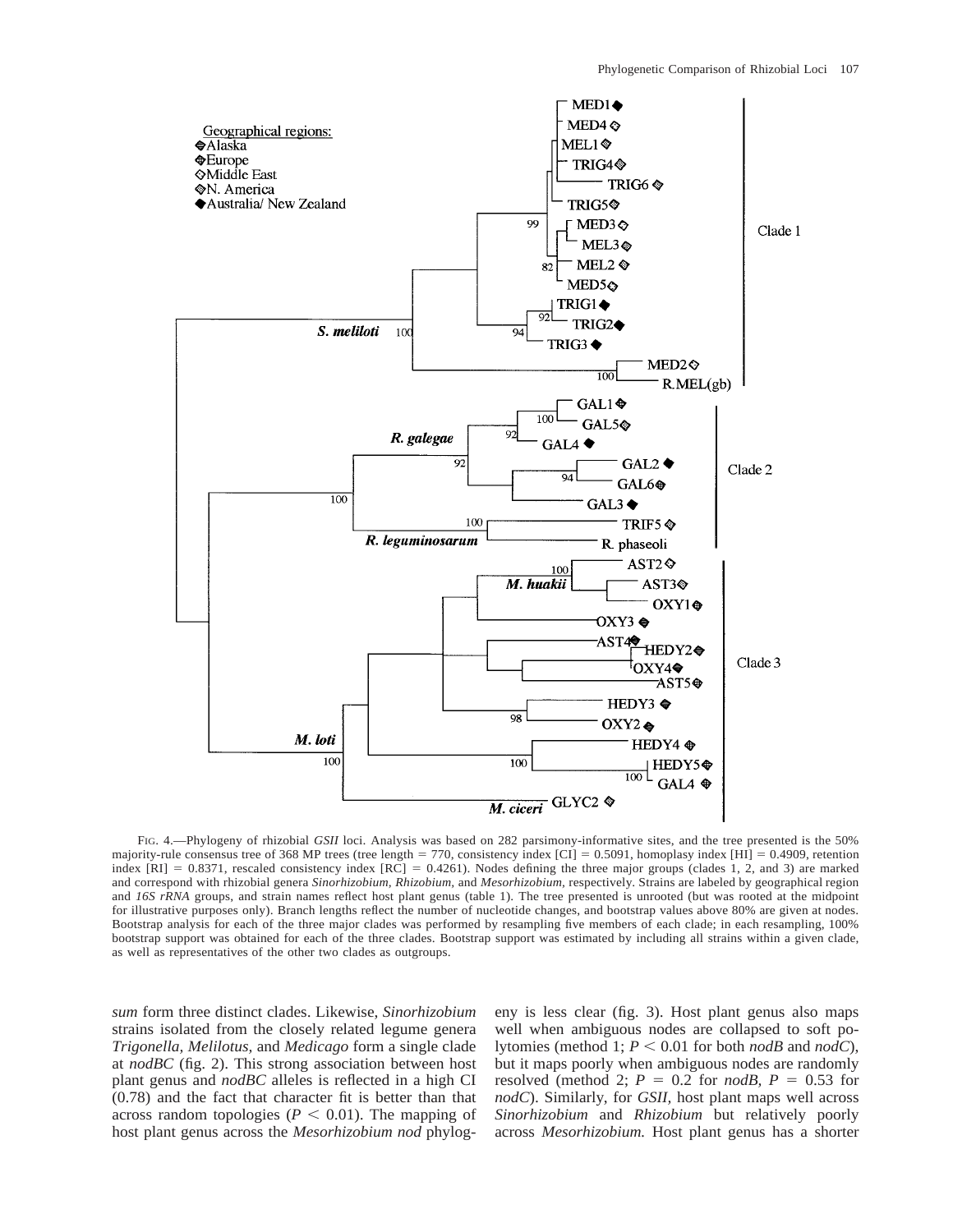**Table 4**

## **Comparison of Rhizobial** *nodB, nodC,* **and** *GSII* **Loci Within the Major Clades Detected Using Templeton's Test and the Incongruence Length Difference Test**

|                                                                      |                      | DISTIN.  |                  | FREQUENCY OF<br><b>CHARACTERS</b><br><b>SHORTER ACROSS:</b> | $P$ VALUES <sup>b</sup> |                  |
|----------------------------------------------------------------------|----------------------|----------|------------------|-------------------------------------------------------------|-------------------------|------------------|
| STRAINS COMPARED <sup>a</sup>                                        | DATA SET             | CHAR.    |                  | nod tree GSII tree                                          | Temp. $\circ$           | ILD <sup>d</sup> |
|                                                                      | nodB<br>GSII         | 89<br>62 | 0.89<br>0.13     | 0.11<br>0.87                                                | < 0.01<br>< 0.01        | < 0.01           |
|                                                                      | nodC<br><i>GSII</i>  | 67<br>72 | 0.87<br>0.58     | 0.13<br>0.41                                                | < 0.01<br>> 0.05        | < 0.01           |
| $nodBC$ (MED, MEL, TRIG) vs. $GSII$ (clade 1) $\ldots \ldots \ldots$ | nodBC<br><b>GSH</b>  | 50<br>61 | 0.98<br>$\Omega$ | 0.02                                                        | < 0.01<br>< 0.01        | < 0.01           |
|                                                                      | nodBC<br><b>GSII</b> | 26<br>22 | 0.85<br>0.59     | 0.15<br>0.41                                                | < 0.01<br>> 0.05        | < 0.01           |

NOTE.—Data Set = the data set mapped across the *nod* and *GSII* topologies, Distin. Char. = the number of nucleotide sites in that data set that are shorter across one of the two topologies, Temp.  $=$  Templeton's test, and ILD  $=$  the incongruence length difference test.

<sup>a</sup> Within *nod* clade B, the loci *nodB* and *nodC* are treated separately in the comparison with *GSII* (see text).

<sup>b</sup> Significant *P* values for either Templeton's test or the ILD test indicate that the two molecular data sets are heterogeneous.

<sup>c</sup> As modified by Felsenstein (1985). Any ambiguities in rhizobial genealogies were treated to make Templeton's test more conservative (i.e., to minimize the chance of erroneously disproving the null hypothesis that the two data sets are congruent). In cases in which more than one most-parsimonious tree was obtained for a given data set, the most-parsimonious tree most similar (i.e., with the shortest symmetric difference; PAUP 3.1, Swofford 1993) to the alternative topology was selected, as suggested by Cunningham (1997).

<sup>d</sup> The ILD test (Farris et al. 1985) was conducted using the partition homogeneity test of PAUP4\* (version 40d64, written by David L. Swofford).

length over the entire *GSII* phylogeny than it does across random topologies ( $P < 0.01$ ).

#### *Nod* Versus Legume Phylogenies

Given the close association of *nod* clades with host plant groups, topologies of the rhizobial *nod* phylogenies were compared with known relationships among host plant genera in order to test the historical stability of the plant–bacteria association. The topology of the relationship among the legume genera sampled was compiled from the literature, and *nod* phylogenies were pruned to preserve all evidence for host switching (see legend to fig. 5). A very broad agreement between the *nod* and legume phylogenies is apparent in the association of strains with derived *nod* alleles (*Rhizobium* and *Sinorhizobium*) with relatively derived legume genera, and in the association of *Mesorhizobium nod* loci with basal legume genera. The fit of the legume tree to *nodB* is significantly higher than expected by chance  $(P \leq$ 0.002), but the general congruence between the legume and *nodC* trees is not statistically significant at the 5% level  $(P = 0.054)$ .

## Mapping of Geographical Region Across Rhizobial Phylogenies

Compared with host plant genus, geographical region has a relatively poor fit across rhizobial genealogies, as closely related strains often nodulate the same host plant genus but represent several distinct geographical regions (table 1). The CI of geographical region across the *nod* genealogy of *Rhizobium* and *Sinorhizobium* is relatively low (0.46), although this fit is better than that across random topologies ( $P < 0.01$ ). Across the *Mesorhizobium nod* phylogeny, the mapping of geographical region depends on the treatment of poorly resolved nodes (data not presented). Likewise, clades at *GSII* associated with a particular legume genus often represent several geographical regions (fig. 4); nevertheless, geographical region has a shorter length across the *GSII* phylogeny than expected by chance (*P*  $< 0.01$ ).

## **Discussion**

Empirical studies of genetic differentiation in bacteria primarily focus on clinical or agricultural isolates, which may be subject to strong human-mediated selective pressures. In contrast, this study tests for phylogenetic congruence among loci in order to test for lateral gene transfer among native isolates of rhizobia associated with temperate legumes. Studies of agricultural strains suggest that specificity in the legume–bacterial association may be largely due to host-specific nodulation loci (Martinez, Romero, and Palacios 1990). The occurrence of these genes on transmissible plasmids or elements in several rhizobial species may facilitate their transfer across divergent groups and allow distinct chromosomal lineages to nodulate the same host plant (Sprent 1994; Laguerre et al. 1996; Young and Haukka 1996; Sullivan and Ronson 1998). However, recent studies suggest that patterns of lateral gene transfer and hostspecificity may differ considerably between agricultural and native isolates and may vary across rhizobial lineages (Parker 1995; Wernegreen, Harding, and Riley 1997; Haukka, Lindstrom, and Young 1998). Given the complex dynamics of the interaction in native settings, the goals of this study were to investigate the breadth of lateral transfer of *nod* loci across native rhizobial chromosomal lineages and to explore the host legume associations at rhizobial *sym* and housekeeping loci.

## Coherence of Major Subdivisions

The degree of congruence among genealogies of symbiotic *nod* genes and the chromosomal locus *GSII* was found to depend on the taxonomic level considered. With the exception of an agricultural isolate included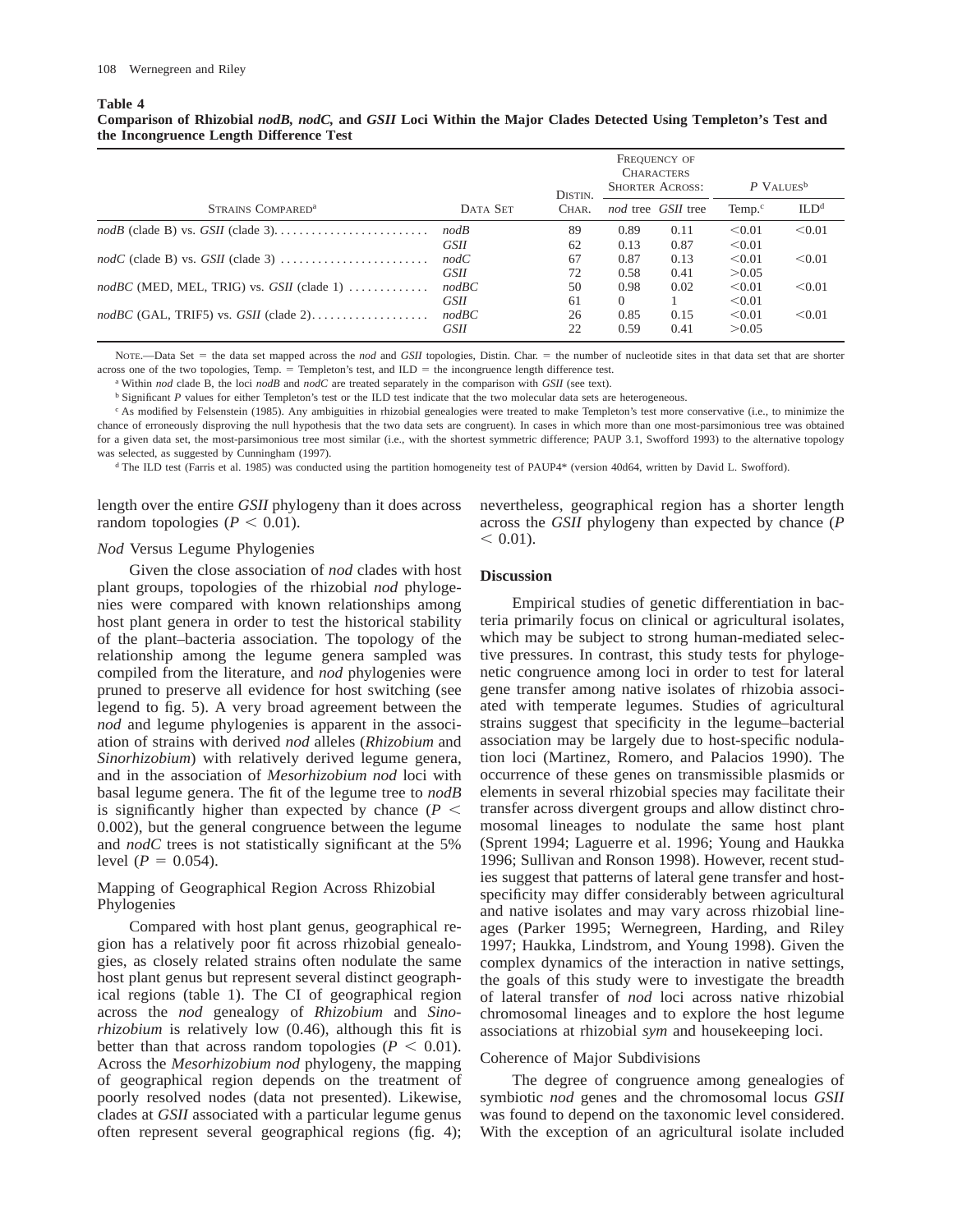

FIG. 5.—Phylogenies of legume genera (left) versus those of rhizobial *nodB* (middle) and *nodC* (right) loci. *NodB* and *nodC* were considered separately in the analysis, since they give different topologies for the *Mesorhizobium* (see text). Relationships among legume genera are based on combined morphological and molecular phylogenetic analyses of previous studies. The four tribes, along with genera included in this study and references for previous studies on which phylogenetic relationships are based, are as follows: Hedysareae (genus sampled in this study: *Hedysarum*; Chappill 1995; Sanderson and Liston 1995), Vicieae (*Pisum*; Sanderson and Liston 1995), the paraphyletic tribe Galegeae (*Astragalus, Oxytropis, Galega, Glychyrrhiza*; Chappill 1995; Sanderson and Liston 1995), and Trifolieae (*Melilotus, Medicago, Trigonella, Trifolium*; Small 1987). *Nod* clades were pruned to a single representative taxon only if (1) they formed single clades at both *nodB* and *nodC*, and (2) they were associated with just one host plant genus. This pruning method preserves all evidence for paraphyletic or polyphyletic groups at *nod* loci associated with single host plant genera and thus retains all evidence of ''switching'' of *nod* alleles among different hosts. Two groups had ambiguous relationships at *nod* loci: *Sinorhizobium,* for which the most parsimonious resolution was retained (despite bootstrap values less than 80%), and *Mesorhizobium loti* (*nod* clade ''B2''), which was pruned to a single ''polymorphic'' taxon associated with three host genera due to the scarcity of parsimony-informative sites at either *nodB* or *nodC.* Similarity between phylogenies of the host legumes and *nod* loci was assessed using TREEMAP, which compares the maximum number of cospeciation events between host and symbiont trees to the distribution of cospeciation events between the symbiont tree and 100 randomized host trees. The *nodB* and legume trees were more similar than expected by chance (seven cospeciation events;  $P < 0.002$ ). While similar, the *nodC* and legume tree are not significantly similar at the 5% level (nine cospeciation events;  $P < 0.054$ ).

for comparison (*R. leguminosarum* bv. *phaseoli*) and two isolates of *R. etli,* strains were divided into the same major clades at *GSII, 16S rRNA,* and *nod* loci. Based on type rhizobial species at *16S rRNA,* the three major subdivisions detected correspond with the genera *Rhizobium, Sinorhizobium,* and *Mesorhizobium.* This broad agreement of *nod* loci with two housekeeping genes, *GSII* and *16S rRNA,* argues for the stability of symbiotic loci within major chromosomal lineages and the independent genetic differentiation of rhizobial genera. A

similar pattern of genetic coherence was found among native *Mesorhizobium* and *Sinorhizobium* nodulating leguminous trees, for which *nod, nif,* and *16S RNA* subdivided strains similarly (Haukka, Lindstrom, and Young 1998).

Associations with distinct ecological niches may constrain gene flow among native bacterial strains (Maynard Smith et al. 1993; Cohan 1994*a,* 1994*b,* 1995; Souza et al. 1994). Among symbionts, associations with distinct host taxa may restrict gene transfer and contrib-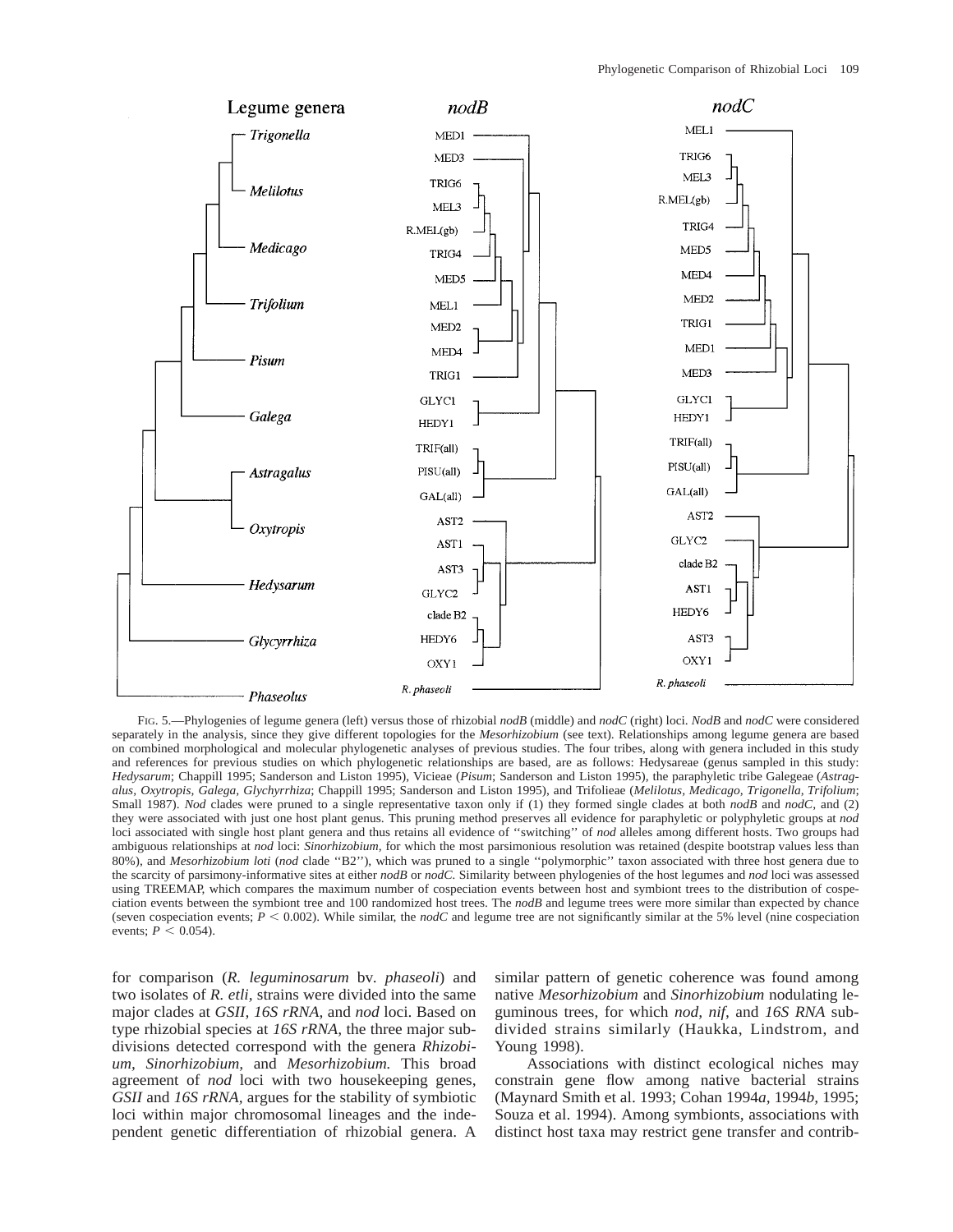ute to the genetic divergence of populations and species lineages. In this study, a broad correspondence between rhizobial clades and host legume genera suggests that host plant associations may be important in structuring genetic divergence of nodulation and housekeeping loci. Likewise, a general similarity of *nod* and legume phylogenies suggests that the association between the symbionts has been historically stable. Including geographically diverse strains from single host plant genera allowed a comparison of host and geographic effects. In several cases, *Rhizobium* or *Sinorhizobium* were similar at *nod* genes despite their collection from distant geographic locations. While our data suggest that host associations may restrict lateral transfer of *nod* genes, they are not required for the type of genetic coherence observed. Haukka, Lindstrom, and Young (1998) found that deep rhizobial lineages, distinct at chromosomal and *sym* loci, may associate with the same legume species. These authors suggest that *sym* gene transfer may be restricted by the inability of *nod* genotypes to function in divergent rhizobial chromosomal backgrounds.

#### Transfer Within Major Subdivisions

In contrast to the genetic stability of major lineages, significant incongruence (i.e., data set heterogeneity) of chromosomal and *nod* phylogenies within each of the three genera points to the transfer of *nod* loci among closely related strains. Perhaps the clearest case of lateral gene transfer is the near identity of *M. loti* strains at *nodB* and *nodC,* despite their divergence at *GSII.* While the pattern could be explained by accelerated rates of evolution of *GSII* within *M. loti, GSII* is known to be important in core metabolism and has been shown to evolve at generally constant rates in other taxa (Pesole et al. 1991). This high chromosomal diversity within *M. loti* agrees with previous taxonomic work suggesting that the species may actually represent several 'genomic species'' (Sullivan et al. 1996). *Sym* gene transfer across this diverse group may be facilitated by the occurrence of *nod* loci on a mobile element, as was recently demonstrated for an agricultural *M. loti* isolate (Sullivan et al. 1995; Sullivan and Ronson 1998).

Patterns of host plant associations differ considerably for *Mesorhizobium* versus *Rhizobium* and *Sinorhizobium.* Host plant maps relatively well across *Rhizobium* and *Sinorhizobium,* as *nod* and *GSII* clades generally correspond with single host plant groups. On the other hand, the wide distribution of *Hedysarum, Astragalus,* and *Oxytropis* isolates across *nod* and *GSII* phylogenies suggests that *Mesorhizobium* has a relatively broad host range, a clear example of which is the association of closely related *M. loti nod* alleles with each of the three legume genera. This lack of legume associations at *nod* loci argues that the broad host range of *Mesorhizobium* results from convergence of distinct strains onto the same nodulation phenotype, and the ability of the legume genera *Hedysarum, Astragalus,* and *Oxytropis* to associate with several distinct rhizobial genotypes (as suggested previously: Prevost, Bordeleau, and Antoun 1987; Prevost et al. 1987; Novikova et al. 1994; Nour et al. 1995; Sullivan et al. 1996; Laguerre et al. 1997). One alternative mechanism for the apparently broad host range is recombination between the *nodB* and *nodC* region sample here and any host-specificity genes. This type of recombination within the *sym* region is suggested by the incongruence of *nodB* and *nodC* phylogenies for *Mesorhizobium* (fig. 3) and presents the possibility that host-specificity determinants are unlinked to the regions sequenced here.

## Relationship of *nod* Gene Transfer to Host Range Dynamics

The transfer of niche-adaptive loci may expand the ecological range of bacterial isolates (Eberhard 1990; Young and Levin 1992; Cohan 1994*a*). This model is thought to apply to rhizobial symbiotic genes, since the transfer of *nod* loci may allow strains of a particular chromosomal genotype to associate with distinct host taxa (Young and Wexler 1988; Laguerre et al. 1992, 1996). However, among the isolates sampled here, *nod* gene transfer has not played a clear role in expanding the host range of chromosomal genotypes, since host plant groups did not map better across *nod* phylogenies than across chromosomal phylogenies. Within *Rhizobium* and *Sinorhizobium, nod* gene transfer has apparently occurred among strains nodulating the same host groups; across the *Mesorhizobium,* neither *nod* nor chromosomal loci group rhizobial strains by host plant genus. Similar to the results of Haukka, Lindstrom, and Young (1998), our results suggest that the broad host range of *Mesorhizobium* results from the convergence of genotypes on the same nodulation phenotype, rather than from the transfer of specific *nod* loci.

In summary, the observed patterns of sequence divergence of native rhizobia support two suggested criteria of ''reproductive isolation'' in bacteria (Dykhuizen and Green 1993): (1) similarity of relationships among loci sampled across major subdivisions, as shown for *nod* genes, *16S rRNA,* and *GSII,* and (2) incongruence of phylogenies of different loci within major lineages, as demonstrated for *nodB, nodC,* and *GSII.* The correspondence between these subdivisions and legume taxonomic divisions suggests that host associations may constrain gene flow among native rhizobia and that the broad transfer of symbiotic loci previously observed in agricultural strains may be an exception in native settings. Such broad transfer may be limited to systems which strongly select for novel *sym*-chromosome recombinants through the introduction of host legumes to new regions or new soil habitats (Sullivan et al. 1995).

#### **Acknowledgments**

We thank Dr. Robert Dorit, Dr. Junhyong Kim, and Dr. Theodora Pinou for their suggestions on an early version of this manuscript, and two anonymous referees for their helpful comments. This work was supported by a National Institutes of Health First Award (GM47471) and a National Science Foundation Yong Investigator Award (DEB-9458247) to M.A.R., and a Howard Hughes Medical Institute Predoctoral Fellowship and a National Science Foundation Doctoral Dissertation Improvement Grant (DEB 963537) to J.J.W.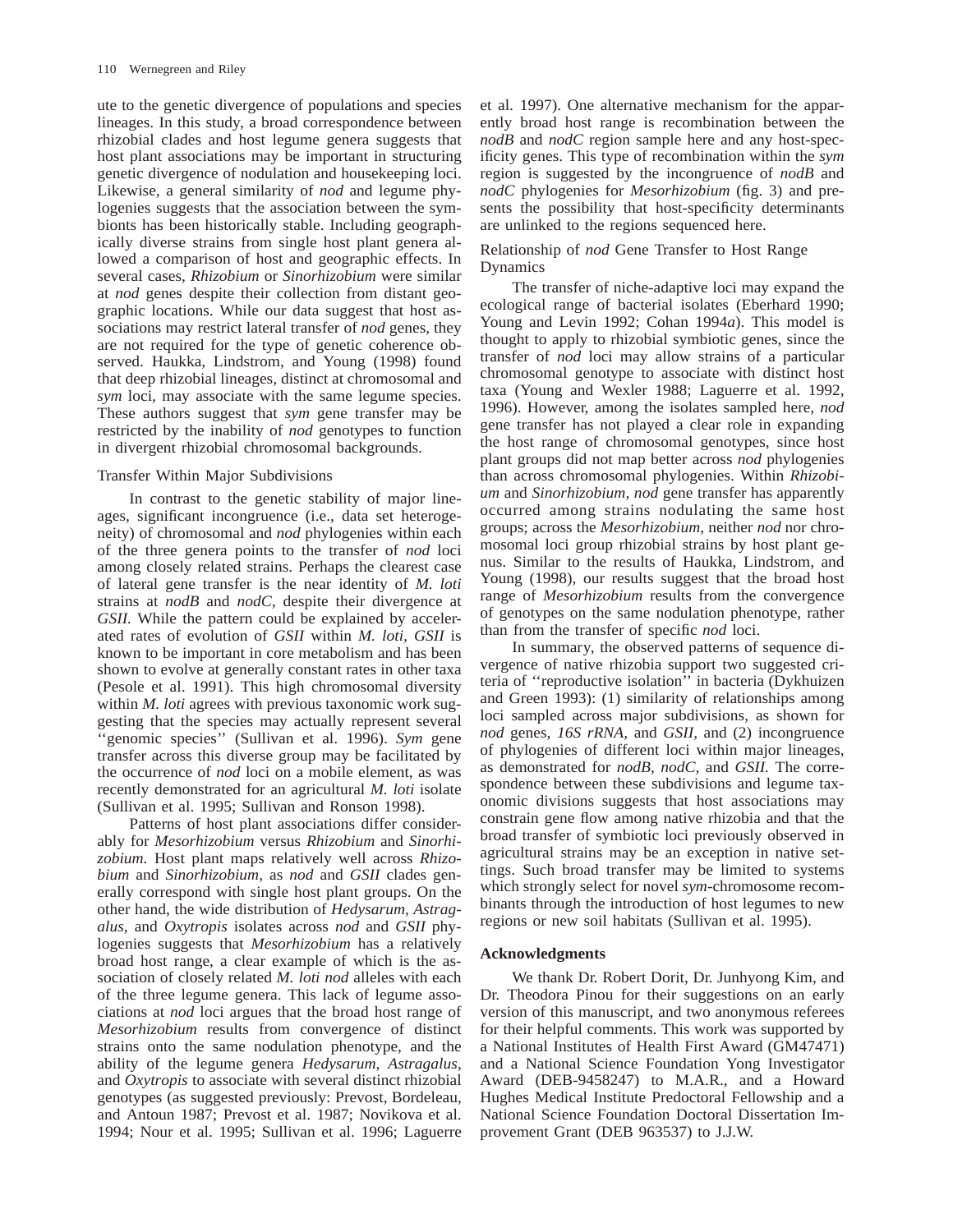LITERATURE CITED

- ARBER, W. 1991. Elements in microbial evolution. J. Mol. Evol. **33**:4–12.
- BOTTOMLEY, P. J., H. CHENG, and S. R. STRAIN. 1994. Genetic structure and symbiotic characteristics of a *Bradyrhizobium* poulation recovered from a pasture soil. Appl. Environ. Microbiol. **60**:1754.
- BREWIN, N., E. WOOD, and J. YOUNG. 1983. Contribution of the symbiotic plasmid to the competitiveness of *Rhizobium leguminosarum.* J. Gen. Microbiol. **129**:2973–2977.

BRODA, P. 1979. Plasmids. W. H. Freeman, San Francisco.

- BROM, S., A. DE LOS SANTOS, M. GIRARD, G. DAVILA, R. PALACIOS, and D. ROMERO. 1991. High-frequency rearrangement of *R. leguminosarum* bv. *phaseoli* plasmids. J. Bacteriol. **173**:1344–1346.
- CAMPBELL, A. 1981. Evolutionary significance of accessory DNA elements in bacteria. Annu. Rev. Microbiol. **35**:55– 83.
- CAUGANT, D. A., L. F. MOCCA, C. E. FRASCH, L. O. FROHOLM, W. D. ZOLLINGER, and R. K. SELANDER. 1987. Genetic structure of *Neisseria meningitidis* populations in relation to serogroup, serotype, and outer membrane protein pattern. J. Bacteriol. **169**:2781–2792.
- CHAPPILL, J. A. 1995. Cladistic analysis of the Leguminosae: the development of an explicit phylogenetic hypothesis. Pp. 1–10 *in* M. D. CRISP and J. J. DOYLE, eds. Advances in legume systematics. Part 7: Phylogeny. Royal Botanic Gardens, Kew.
- COHAN, F. M. 1994*a.* Genetic exchange and evolutionary divergence in prokaryotes. Trends Ecol. Evol. **9**:175–180.
- . 1994*b.* The effects of rare but promiscuous genetic exchange on evolutionary divergence in prokaryotes. Am. Nat. **143**:965–86.
- . 1995. Does recombination constrain neutral divergence among bacterial taxa? Evolution **49**:164–175.
- CUNNINGHAM, C. W. 1997. Can three incongruence tests predict when data should be combined? Mol. Biol. Evol. **14**: 733–740.
- DATTA, N. E. 1985. Plasmids as organisms. Pp. 3–16 *in* S. C. D. HELINSKI, D. CLEWELL, D. JACKSON, and A. HOLAEN-DER, eds. Plasmids in bacteria. Plenum Press, New York.
- DEMEZAS, D. H., T. B. REARDON, J. M. WATSON, and A. H. GIBSON. 1991. Genetic diversity among *Rhizobium leguminosarum* bv. *trifolii* strains revealed by allozyme and restriction fragment length polymorphism analyses. Appl. Environ. Microbiol. **57**:3489–3495.
- DOLBERT, R., B. BRELL, and E. TRIPLETT. 1994. DNA sequence of the common nodulation genes of *Bradyrhizobium elkanii* and their phylogenetic relationship to those of other nodulating bacteria. Mol. Plant Microbe Interact. **7**:564– 572.
- DYKHUIZEN, D. E., and L. GREEN. 1993. Recombination in *E. coli* and the definition of biological species. J. Bacteriol. **173**:7257–7268.
- DYKHUIZEN, D. E., and D. L. HARTL. 1983. Selection in chemostats. Microbiol. Rev. **47**:150–168.
- EARDLY, B. D., F. S. WANG, and P. VAN BERKUM. 1996. Corresponding *16S rRNA* gene segments in Rhizobiaceae and *Aeromonas* yield discordant phylogenies. Plant Soil **186**: 69–74.
- EBERHARD, W. 1990. Evolution in bacterial plasmids and levels of selection. Q. Rev. Biol. **65**:3–22.
- EISEN, J. A. 1995. The *RecA* protein as a model molecule for molecular systematic studies of bactier: comparison of trees of *RecA*'s and *16S rRNA*'s from the same species. J. Mol. Evol. **41**:1105–1123.
- FARRIS, J. S., M. KALLERSJO, A. G. KLUGE, and C. BULT. 1985. Testing significance of incongruence. Cladistics **10**:315– 319.
- FELSENSTEIN, J. 1981. Evolutionary trees from DNA sequences: a maximum likelihood approach. J. Mol. Evol. **17**:368– 376.
- . 1985. Confidence limits on phylogenies with a molecular clock. Syst. Zool. **34**:152–161.
- GITTENBERGER, E. 1991. What about non-adaptive radiation? Biol. J. Linn. Soc. **43**:263–272.
- HARTL, D. L. 1992. Population genetics of microbial organisms. Curr. Opin. Genet. Dev. **2**:937–942.
- HASHEM, F. M., L. D. KUKENDALL, G. EL-FADLY, and T. E. DEVINE. 1997. Strains of *Rhizobium fredii* effectively nodulate and efficiently fix nitrogen with *Medicago sativa* and *Glycine max.* Symbiosis **22**:255–264.
- HAUKKA, K., K. LINDSTROM, and J. YOUNG. 1998. Three phylogenetic groups of *nodA* and *nifH* genes in *Sinorhizobium* and *Mesorhizobium* isolates from leguminous trees growing in Africa and Latin America. Appl. Environ. Microbiol. **64**: 419–426.
- HIRSCH, P. R. 1996. Population dynamics of indigenous and genetically modified rhizobia in the field. New Phytol. **133**: 159–171.
- HOLLOWAY, B. W. 1979. Plasmids that mobilize the bacterial chromosome. Plasmid **2**:1–19.
- ISTOCK, C. A., K. E. DUNCAN, N. FERGUSON, and X. ZHOU. 1992. Sexuality in a natural population of bacteria—*Bacillus subtilis* challenges the clonal paradigm. Mol. Ecol. 1: 95–103.
- KAPLAN, N. L., R. R. HUDSON, and C. H. LANGLEY. 1989. The ''hitchhiking effect'' revisited. Genetics **123**:887–899.
- KIMURA, M. 1980. A simple method for estimating evolutionary rate of base substitutions through comparative studies of nucleotide sequences. J. Mol. Evol. **16**:111–120.
- KISHINEVSKY, B. D., D. SEN, and G. YANG. 1996. Diversity of Rhizobia isolated from various *Hedysarum* species. Plant Soil **186**:21–28.
- KUMAR, S., K. TAMURA, and M. NEI. 1993. MEGA: molecular evolutionary genetics analysis. Version 1.01. Pennsylvania State University, University Park.
- LAGUERRE, G., M. BARDIN, and N. AMARGER. 1993. Isolation from soil of symbiotic and nonsymbiotic *Rhizobium leguminosarum* by DNA hybridization. Can. J. Microbiol. **39**: 1142–1149.
- LAGUERRE, G., E. GENIAUX, S. MARZURIER, R. CASARTELII, and N. AMARGER. 1992. Conformity and diversity among field isolates of *R. leguminosarum* bv. *viceae,* bv. *trifolii,* and bv. *phaseoli* revealed by DNA hybridization using chromosome and plasmid probes. Can. J. Microbiol. **39**: 412–419.
- LAGUERRE, G., P. MAVINGUI, M. R. ALLARD, M. P. CHARNAY, P. LOUVRIER, S. I. MAZURIER, L. RIGOTTIER-GOIS, and N. AMARGER. 1996. Typing of rhizobia by PCR DNA fingerprinting and PCR-restriction fragment length polymorphism analysis of chromosomal and symbiotic gene regions: applications to *Rhizobium leguminosarum* and its different biovars. Appl. Environ. Microbiol. **62**:2029–2036.
- LAGUERRE, G., P. VAN BERKUM, N. AMARGER, and D. PRE-VOST. 1997. Genetic diversity of rhizobial symbionts isolated from legume species within the genera *Astragalus, Oxytropis,* and *Onobrychis.* Appl. Environ. Microbiol. **63**: 4748–4758.
- LAWRENCE, J. G., D. L. HARTL, and H. OCHMAN. 1991. Molecular considerations in the evolution of bacterial genes. J. Mol. Evol. **33**:241–250.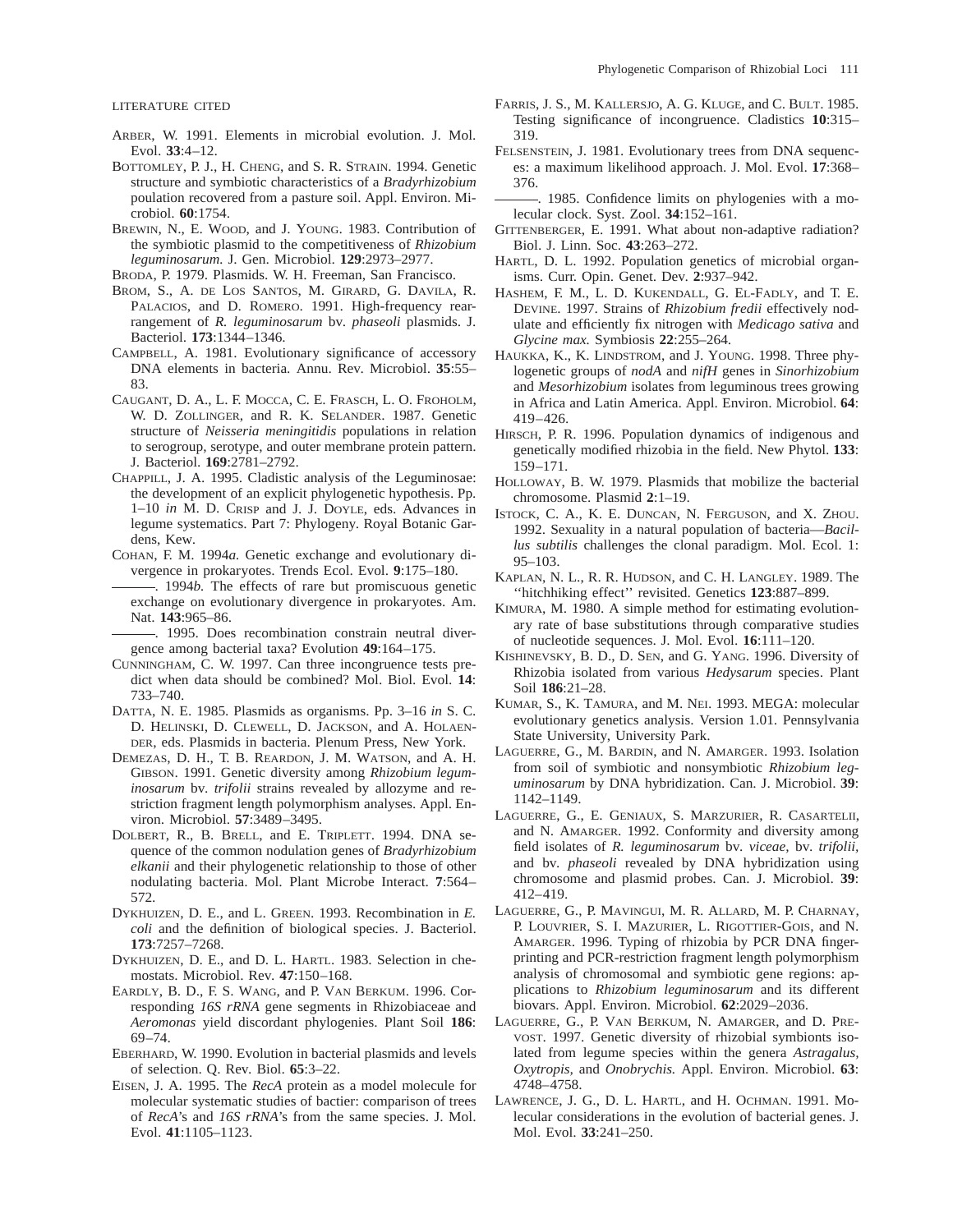- LENSKI, R. E. 1993. Assessing the genetic structure of microbial populations. Proc. Natl. Acad. Sci. USA **90**:4344– 4336.
- LEVIN, B. R. 1981. Periodic selection, infectious gene exchange and the genetic structure of *E. coli* populations. Genetics **99**:1–23.
	- . 1986. The maintenance of plasmids and transposons in natural populations of bacteria. Pp. 57–70 *in* S. B. LEVY, ed. Antibiotic resistance genes: ecology, transfer, and expression. Cold Spring Harbor Laboratory Press, Cold Spring Harbor, N.Y.
- LONG, S. 1989. *Rhizobium*-legume nodulation: life together in the underground. Cell **56**:203–214.
- MADDISON, W. P., and D. R. MADDISON. 1992. MacClade: analysis of phylogeny and character evolution. Version 3.0. Sinauer, Sunderland, Mass.
- MAIDAK, B. L., G. J. OLSEN, N. LARSEN, R. OVERBEEK, M. J. MCCAUGHEY, and C. R. WOESE. 1997. The RDP (Ribosomal Database Project). Nucleic Acids Res. **25**:109–111.
- MARTINEZ, E., D. ROMERO, and R. PALACIOS. 1990. The *Rhizobium* genome. Crit. Rev. Plant Sci. **9**:17–29.
- MARTINEZ-ROMERO, E. 1994. Recent developments in Rhizobium taxonomy. Plant Soil **161**:11–20.
- MARTINEZ-ROMERO, E., and J. CABALLERO-MELLADO. 1996. Rhizobium phylogenies and bacterial diversity. Crit. Rev. Plant Sci. **15**:113–140.
- MAYNARD SMITH, J. 1993. The role of sex in bacterial evolution. J. Hered. **84**:326–327.
- MAYNARD SMITH, J., and J. HAIGH. 1974. The hitchhiking effect of a favorable gene. Genet. Res. **23**:23–35.
- MAYNARD SMITH, J., N. SMITH, M. O'ROURKE, and B. SPRATT. 1993. How clonal are bacteria? Proc. Natl. Acad. Sci. USA **90**:4384–4388.
- MAYR, E. 1963. Animal species and evolution. Harvard UniGversity Press, Cambridge, Mass.
- MILKMAN, R. 1996. Recombinational exchange among clonal populations. Pp. 2663–2684 *in* F. C. NEIDHARDT, ed. *Escherichia coli* and *Salmonella*: cellular and molecular biology. ASM Press, Washington, D.C.
- . 1997. Recombination and population structure in *E. coli.* Genetics **146**:745–750.
- MILKMAN, R., and A. STOLTZFUS. 1988. Molecular evolution of the *Escherichia coli* chromosome. II Clonal segments. Genetics **120**:359–366.
- NORMAND, P., and J. BOUSQUET. 1989. Phylogeny of nitrogenase sequences in *Frankia* and other nitrogen-fixing microorganisms. J. Mol. Evol. **29**:436–447.
- NOUR, S. M., J. C. CLEYET-MAREL, P. NORMAND, and M. P. FERNANDEZ. 1995. Genotypic heterogeneity of strains nodulating chickpeas (*Cicer arietinum* L.) and description of *Rhizobium mediterraneum* sp. nov. Int. J. Syst. Bacteriol. **45**:640–648.
- NOVIKOVA, N. I., E. A. PAVLOVA, N. I. VOROBJEV, and E. V. LIMESHCHENKA. 1994. Numerical taxonomy of *Rhizobium* strains isolated from temperate legumes. Int. J. Syst. Bacteriol. **44**:734–742.
- OLSEN, G. J., H. MATSUDA, R. HAGSTROM, and R. OVERBEEK. 1994. FastDNAml: a tool for construction of phylogenetic trees of DNA sequences using maximum likelihood. CA-BIOS **10**:41–48.
- OLSEN, G. J., and C. J. WOESE. 1993. Ribosomal RNA: a key to phylogeny. FASEB J. **7**:113–123.
- O'ROURKE, M., and E. STEVENS. 1993. Genetic structure of *Neisseria gonorrhoeae* populations: a non-clonal pathogen. J. Gen. Microbiol. **139**:2603–2611.
- PAGE, R. D. M. 1994. Maps between trees and cladistic analysis of historical associations among genes, organisms, and areas. Syst. Biol. **43**:58–77.
- PARKER, M. 1995. Plant fitness variation caused by different mutualist genotypes. Ecology **76**:1525–1535.
- PERRET, X., V. VIPREY, C. FREIBERG, and W. J. BROUGHTON. 1998. Structure and evolution of NGRRS-1, a complex, repeated element in the genome of *Rhizobium* sp. strain NGR234. J. Bacteriol. **179**:7488–7496.
- PESOLE, G., M. P. BOZZETTI, C. LANAVE, G. PREPARATA, and C. SACCONE. 1991. Glutamine synthetase gene evolution: a good molecular clock. Proc. Natl. Acad. Sci. USA **88**:522– 526.
- PREVOST, D., L. M. BORDELEAU, and H. ANTOUN. 1987. Symbiotic effectiveness of indigenous arctic rhizobia on a temperate forage legume: sainfoin (*Onobrychis viciifolia*). Plant Soil **104**:63–67.
- PREVOST, D., L. M. BORDELEAU, S. CAUDRY-REZNICK, H. M. SCHULMAN, and H. ANTOUN. 1987. Characteristics of rhizobia isolated from three legumes indigenous to the Canadian high arctic: *Astragalus alpinus, Oxytropis maydelliana* and *Oxytropis arctobia.* Plant Soil **98**:313–324.
- RELIC, B., X. PERRET, M. T. ESTRADA-GARCIA, J. KOPCINSKA, W. GOLINOWSKI, H. B. KRISHNAN, S. G. PUEPPKE, and W. J. BROUGHTON. 1994. Nod factors of *Rhizobium* are key to the legume door. Mol. Microbiol. **13**:171–178.
- SAITOU, N., and M. NEI. 1987. The neighbor-joining method: a new method for reconstructing phylogenetic trees. Mol. Biol. Evol. **4**:406–425.
- SALYERS, A. A., and N. B. SHOEMAKER. 1994. Broad host range gene transfer: plasmids and conjugative transposons. FEMS Microbiol. Ecol. **15**:15–22.
- SANDERSON, M. J., and A. LISTON. 1995. Molecular phylogenetic systematics of *Galgeae,* with special reference to *Astragalus.* Pp. 331–350 *in* M. D. CRISP and J. J. DOYLE, eds. Advances in legume systematics. Vol. 7. Royal Botanical Gardens, Kew.
- SCHOFIELD, P., A. GIBSON, W. DUDMAN, and J. WATSON. 1987. Evidence for genetic exchange and recombination of *Rhizobium* symbiotic plasmids in a soil population. Appl. Environ. Microbiol. **53**:2942–2947.
- SHARMAN, G., R. CLOSE, and G. MAYNES. 1990. Chromosome evolution, phylogeny, and speciation of rock wallabies. Aust. J. Zool. **37**:351–364.
- SIMONSEN, L. 1991. The existence conditions for bacterial plasmids: theory and reality. Microbiol. Ecol. **22**:187–205.
- SMALL, E. 1987. Generic changes in Trifolieae subtribe Trigonellinae. Pp. 169–177 *in* C. H. STIRTON, ed. Advances in legume systematics. Vol. 3. Royal Botanic Gardens, Kew.
- SOMASEGARAN, P. 1994. Handbook for rhizobia: methods in legume-rhizobium technology. Springer Verlag, New York.
- SOUZA, V., L. EGUIARTE, G. AVILA, R. CAPPELLO, C. GALLAR-DO, F. MONTOYA, and D. PINERO. 1994. Genetic structure of *Rhizobium etli* biovar *phaseoli* associated with wild and cultivated bean plants (*Phaseolus vulgaris* and *Phaseolus coccineus*) in Morelos, Mexico. Appl. Environ. Microbiol. **60**:1260–1268.
- SOUZA, V., T. T. NGUYEN, R. R. HUDSON, D. PINERO, and R. E. LENSKI. 1992. Hierarchical analysis of linkage disequilibrium in *Rhizobium* populations: evidence for sex? Proc. Natl. Acad. Sci. USA **89**:8389–8393.
- SPAINK, H. P., C. A. WIJFFELMAN, E. PEES, R. J. H. OKKER, and B. J. J. LUGTENBERG. 1987. *Rhizobium* nodulation gene *nodD* as a determinant of host-specificity. Nature **328**:337– 340.
- SPRENT, J. I. 1994. Evolution and diversity in the legume-rhizobium symbiosis: chaos theory? Plant Soil **161**:1–10.